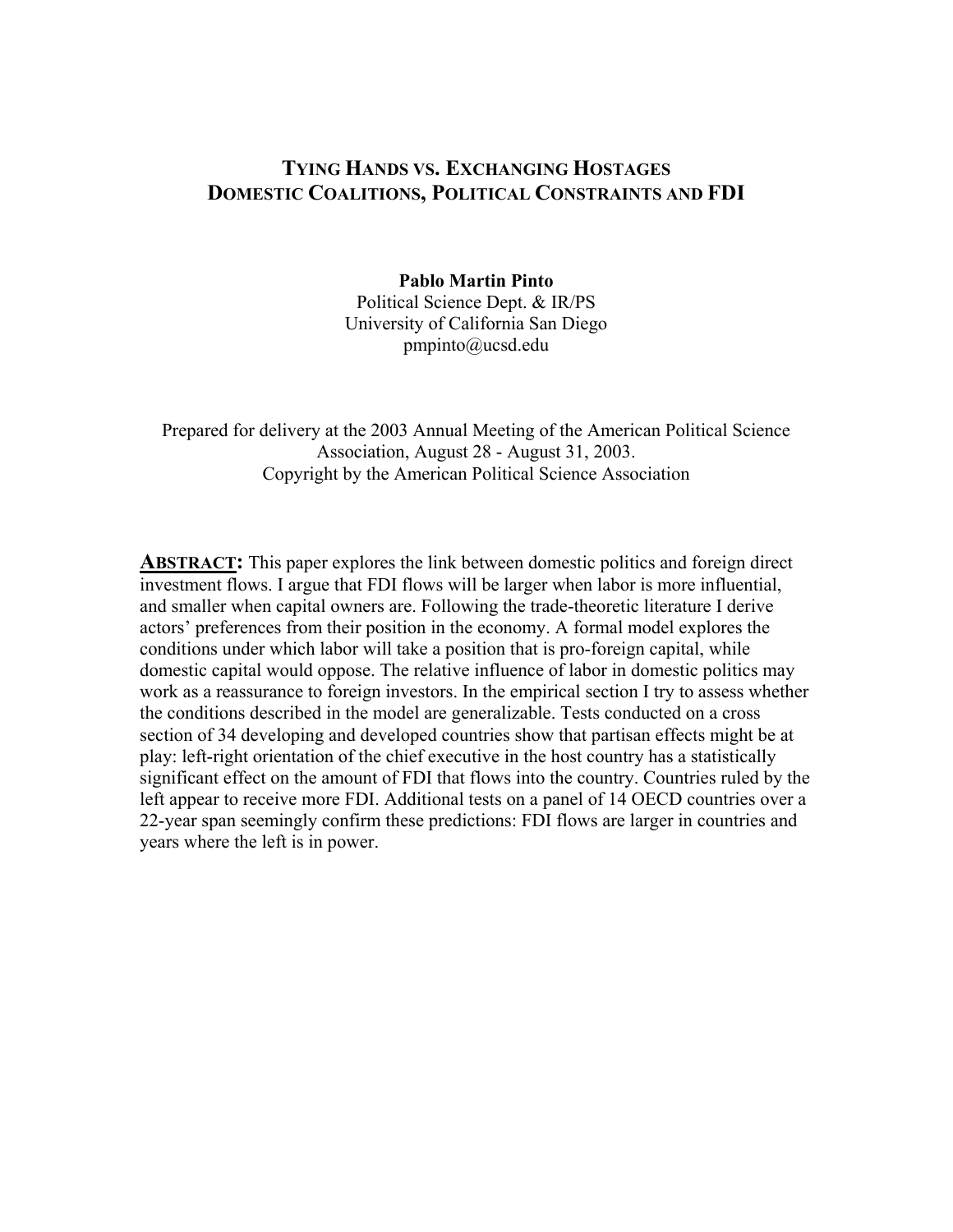#### **DOMESTIC COALITIONS AND THE POLITICAL ECONOMY OF FDI**

#### **INTRODUCTION**

While in some countries foreign direct investment (FDI) has become an important source of government revenue, employment and foreign exchange, there is significant variation across countries and along time in policies toward FDI. Cross-country comparisons show that governments have chosen very different policies towards foreign investors (Caves 1996).<sup>1</sup> Japan and South Korea, for example, which are associated with business friendly economic policies, have been highly restrictive towards foreign investors. Within countries, policies and outcomes vary over time as well: economies that had historically looked closed to investors –such as Argentina, Brazil, and even South Korea, among others- have liberalized their foreign investment policies in recent years.<sup>2</sup>

There is also large variance in terms of the levels of foreign investment flows, which is reflected in the difference between FDI potential and FDI performance indices created by UNCTAD (2002). This variance is not fully explained by policy regimes, investment climate or even traditional variables such as size, endowment, distance, or common features such as language, legal system or colonial links.

I argue that part of this unexplained cross-country and temporal variance in outcomes is related to differences in domestic political alignments in the host country. Applying direct Hecksher-Ohlin assumptions inflows of capital that alter the relative ratio of factor endowments are likely to have distributive consequences on the returns to

 $\frac{1}{1}$  $<sup>1</sup>$  In recent years countries have embarked in promotional campaigns to attract FDI. They have</sup> adjusted their trade and investment regimes, designed tax packages –including import duty exemptions, tax breaks and income tax holidays-, granted special subsidies and accounting rules, and built infrastructure to lure investors in (See Caves 1996; UNCTAD 2001, 2002).

 $2 \text{ In }$  my dissertation I have developed a measure of investment restrictions derived from a gravity model of investment. Indices developed by ECLAC (Morley et al. 1999), UNCTAD (2002), Heritage Foundation (2003) among others show a similar trend: countries liberalizing to foreign investment. The change towards regimes that are friendlier to foreign investors varies across countries (See Morley et al. 1999, OECD 1998). In the 1970s most developing countries, particularly those in Latin America, place heavy controls on capital transactions both for citizens and foreigners alike. Many countries limited the sectors that were open to foreign investors and placed ceilings on the repatriation of interest and dividends. Liberalization did not pick up speed till after the debt crisis. Argentina liberalized its investment regime in 1991. In South Korea, the Foreign Investment Promotion Act of November 1998 and other reforms substantially opened the South Korean economy to foreign investment (Yun 2003).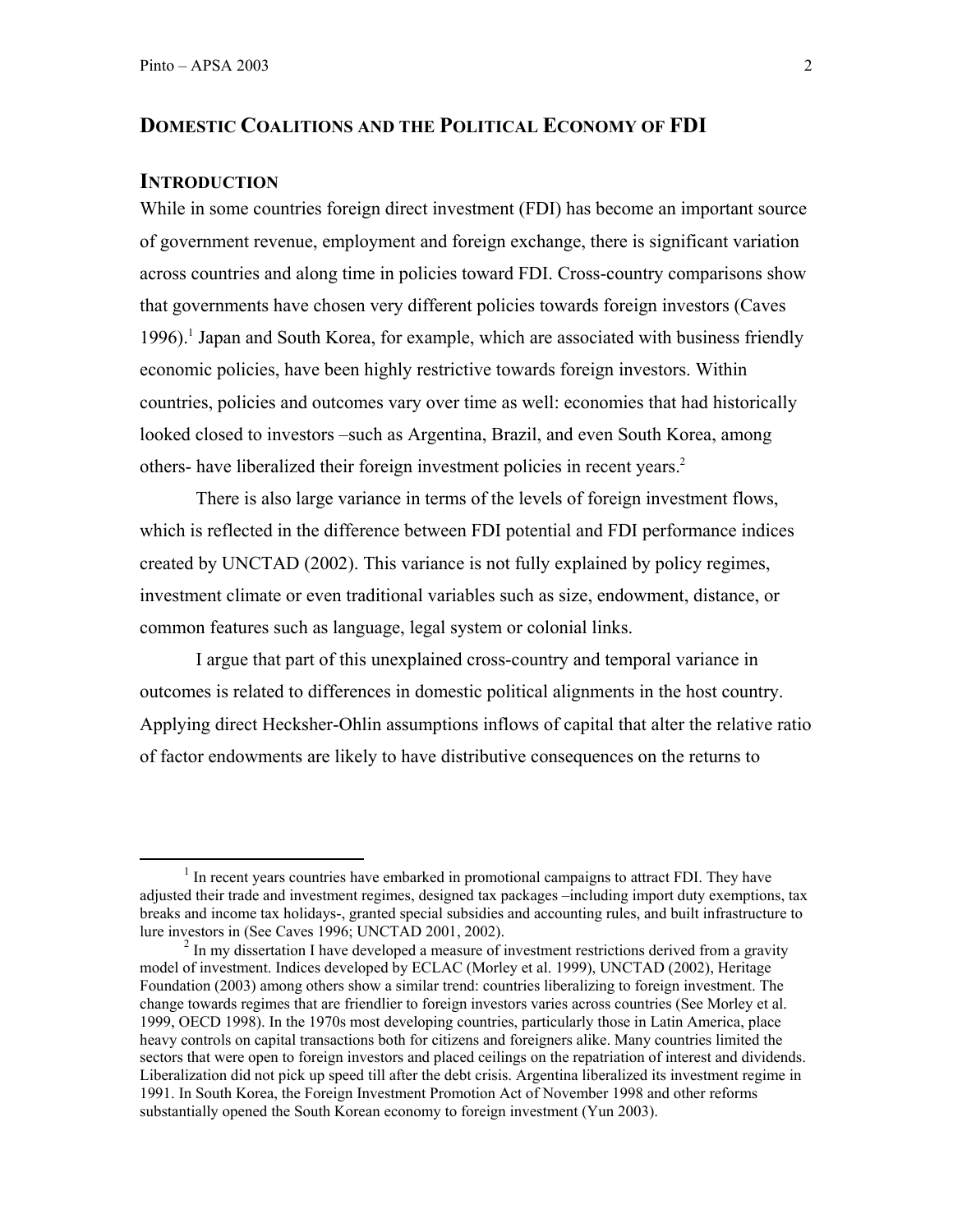domestic factors of production.<sup>3</sup> Labor is likely to benefit from inflows of investment while capital is likely to hurt.<sup>4</sup> Governments whose political support base is built around labor will offer conditions that are more favorable to foreign investors, while governments who draw their support mostly from capital owners will be less favorable. As a result, inflows of foreign direct investment will be larger under pro-labor/left leaning governments, than under pro-capital/right leaning governments, all else equal.

Note that I do not intend to explain where foreign investment goes. There is a vast body of literature in economics reviewed below that tries to explain the main determinants of capital flows. I argue that when the conditions for investment are present, when foreign investors could potentially gain from investing in the host country, politics can have an important effect on investment decisions. This analysis has been overlooked in the extant literature in political science.

This paper is organized as follows. The first section briefly summarizes the literature on multinational activity, its determinants and its connection politics. Next I describe a simple model about the relationship between governments and foreign investors, from which I derive testable hypotheses. Later I discuss operationalization of concepts and methodological issues to assess the empirical validity of those hypotheses. The last two sections present the results and discuss the findings, which suggest that, at a minimum, the theory presented in this paper is plausible: FDI flows are larger in countries where a pro-labor party is in power.

## **FDI AND POLITICS IN THE LITERATURE**

The literature on FDI and multinational activity is as extensive as it is controversial.<sup>5</sup> In theory there are two main explanations of the determinants of multinational activity. On

 $\frac{3}{3}$  $3$  In order to have this effect, investment inflows should have the potential to affect the stock of capital in the host country.

<sup>&</sup>lt;sup>4</sup> These predictions follow the classic Stolper-Samuelson (1941) theorem. See Dutt & Mitra (2002) for a review of the literature in economics. In political science Rogowski (1989) offers an application of the Stolper Samuelson theorem to political conflict and partisan alignments. See also Scheve & Slaughter (1999) on labor market competition and individual preferences over immigration policy.

<sup>&</sup>lt;sup>5</sup> FDI involves the transfer of capital and technology from one country to another. This transfer usually takes place in order to arbitrage differential returns on capital between countries where its marginal product differs. Traditionally trade and investment are considered substitutes: factor price equalization occurs through trade, or through factor movement when trade is inhibited. Robert Mundell (1957) is responsible for a formal elaboration of this proposition. However, FDI is not about capital arbitrage alone. A vast body of literature shows that rate of return differentials do not suffice to explain foreign investment,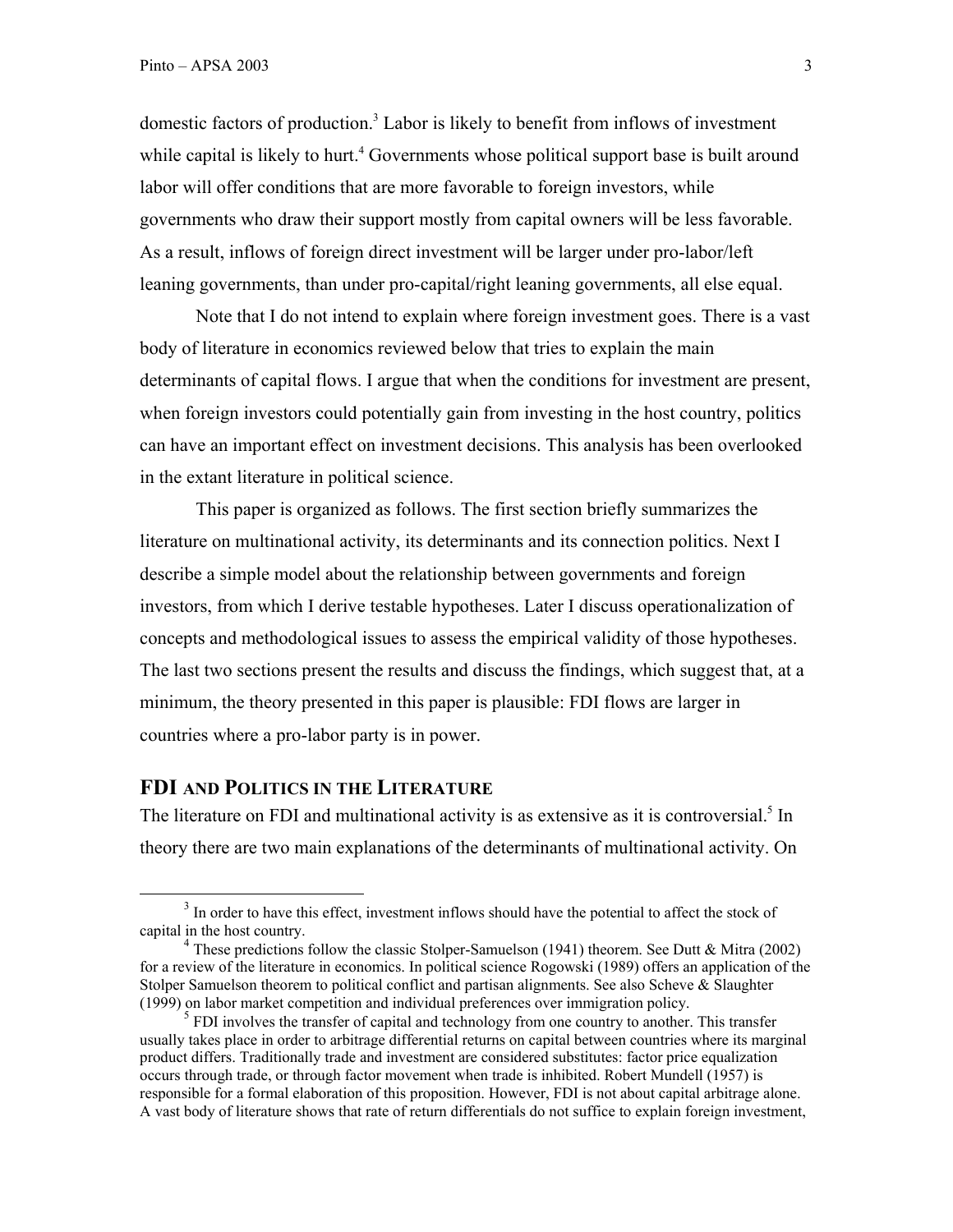one hand we find factor proportions explanations, those that stress that investment flows are driven by differences in endowments.<sup>6</sup> On the other hand, the decision to become multinational reflects a trade off between proximity to consumption markets and economies of scale that investors face when deciding to supply consumers located at home and abroad.<sup>7</sup> Yet theoretically and empirically explanations on why companies become multinational do not give the impression of being enough to explain where capital goes. Variables traditionally associated with factor proportions or scale economies, such as capital, labor and skill endowment, market size, distance, language, legal systems among others leave a large part of the variance in FDI performance unexplained.<sup>8</sup>

Empirical approaches have adopted different methodologies to analyze the flow of investment capital. Findings are difficult to compare due to lack of correspondence in the universe of cases, sample size, model specification and choice of controls.<sup>9</sup> This results in a lack of consensus about the factors that should be considered as determinants of multinational activity, and/or the sign attributed to them (Chakrabarti 1997).

Although the literature on the determinants of capital flows if profuse, the link between foreign direct investment and domestic politics has gone virtually ignored. There are limited examples in the literature that look at the link between FDI flows and political regimes. Oneal (1994), for instance, argues that autocracies are better hosts of multinational activity. On the contrary Jensen (2001) suggests that democratic regimes make them more credible environments for FDI.

Henisz & Williamson (1999) argues that institutional constraints help governments overcome the time-consistency problems they face when they cannot otherwise commit ex-ante to a policy schedule that is sub-optimal ex-post.10 Institutional design may provide the type of reassurance demanded by foreign investors: increasing

FDI is not randomly distributed across industries, and corporations rather than financial intermediaries conduct most FDI. Hymer (1976). Here's where the distinction between types of FDI becomes relevant.

 $6$  Factor proportions explanations are associated with Helpman (1984, 1985), Markusen (1984), Helpman and Krugman (1985).

<sup>&</sup>lt;sup>7</sup> See Horstmann & Markusen (1992), and Brainard (1993a). Factor proportions relates to vertical FDI, while vertical FDI can be identified with the proximity/scales economy explanation (Markusen 1995).

<sup>8</sup> UNCTAD (2002).

 $9$  The most 'successful' empirical approaches are probably those based on gravity specifications. See Blonigen & Davies (2000). But gravity techniques, which are good at capturing vertical and horizontal models of FDI, cannot account for the knowledge-capital model of multinational activity. Carr, Markusen & Maskus (2000); Markusen & Maskus (1999a, 1999b).

<sup>&</sup>lt;sup>10</sup> Henisz & Williamson (1999); Henisz (2000). See Williamson (1985).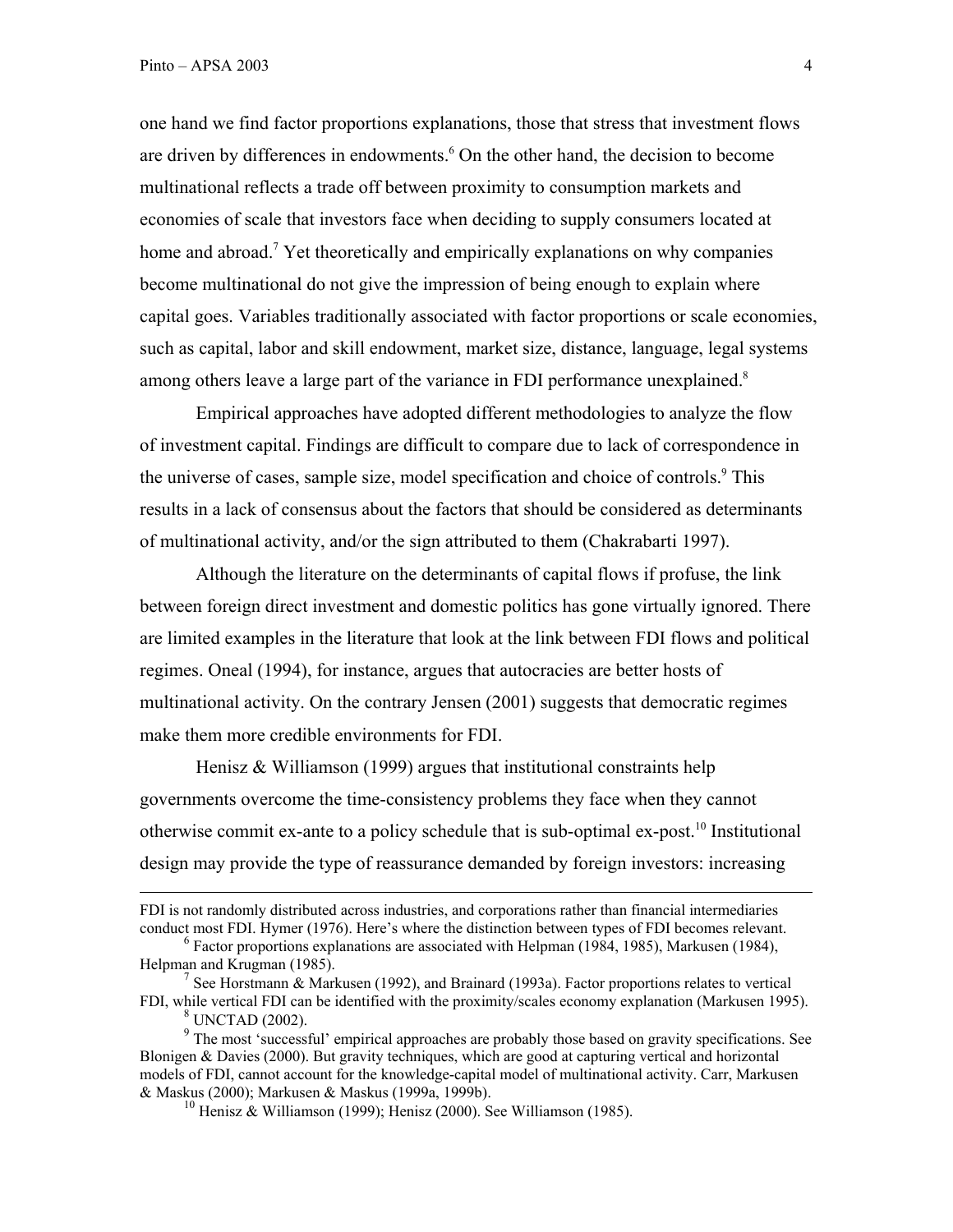the number of political actors that are required to change the status quo will result in policy stability. Yet, when veto gates are aligned, the only reassurance possible is given by the political preferences of those holding the levers of the policy-making process.

In general, the link between regime type, political institutions and FDI friendly policies is oversimplified, and more often than not lacks micro-foundations. They tend to overlook the distributive effects created by factor flows. In addition, as contradictory findings seem to indicate, predictions from this tradition have limited empirical support, if any at all.

What explains, then, variation in policy toward FDI? Not much has been done on this specifically, and there is no evidence of any clear pattern in the data. Moreover the bundle of policies adopted by governments to respond to FDI has changed over time, and so have academic debates.

In the 1970s and early 1980s, for example, a wave of dependency theorists denounced the triple alliance between governments, domestic and foreign capital to exploit the popular sectors. According to this argument, local capital shares similar preferences with foreign capital along several policy dimensions, such as suppressing labor organization and standards, reducing taxes on capital, and eliminating environmental regulations.

This whole literature has several shortcomings. Theoretically, it lacks microfoundations; it fails to explain why labor would oppose and capital support those policies. Empirically, there have been no good tests; in fact, case studies suggest that the alliance between domestic and foreign capital is likely to be unstable and short-lived even when it exists. The inflow of foreign capital creates a distributive rift, affecting the return to domestic capital, and ultimately trumping their purportedly shared preferences.

This has led to the analysis of the conditions that affect labor's attitude towards MNCs that has begun to develop in the labor relations literature. Guillen (2000) argues that labor may adopt responses to foreign multinationals that range from hostility to active partnership. Labor's attitude towards MNC is affected by two factors that link foreign investment to development. One factor is the relationship between FDI and trade –whether import substituting or export promoting- and the other factor is the stance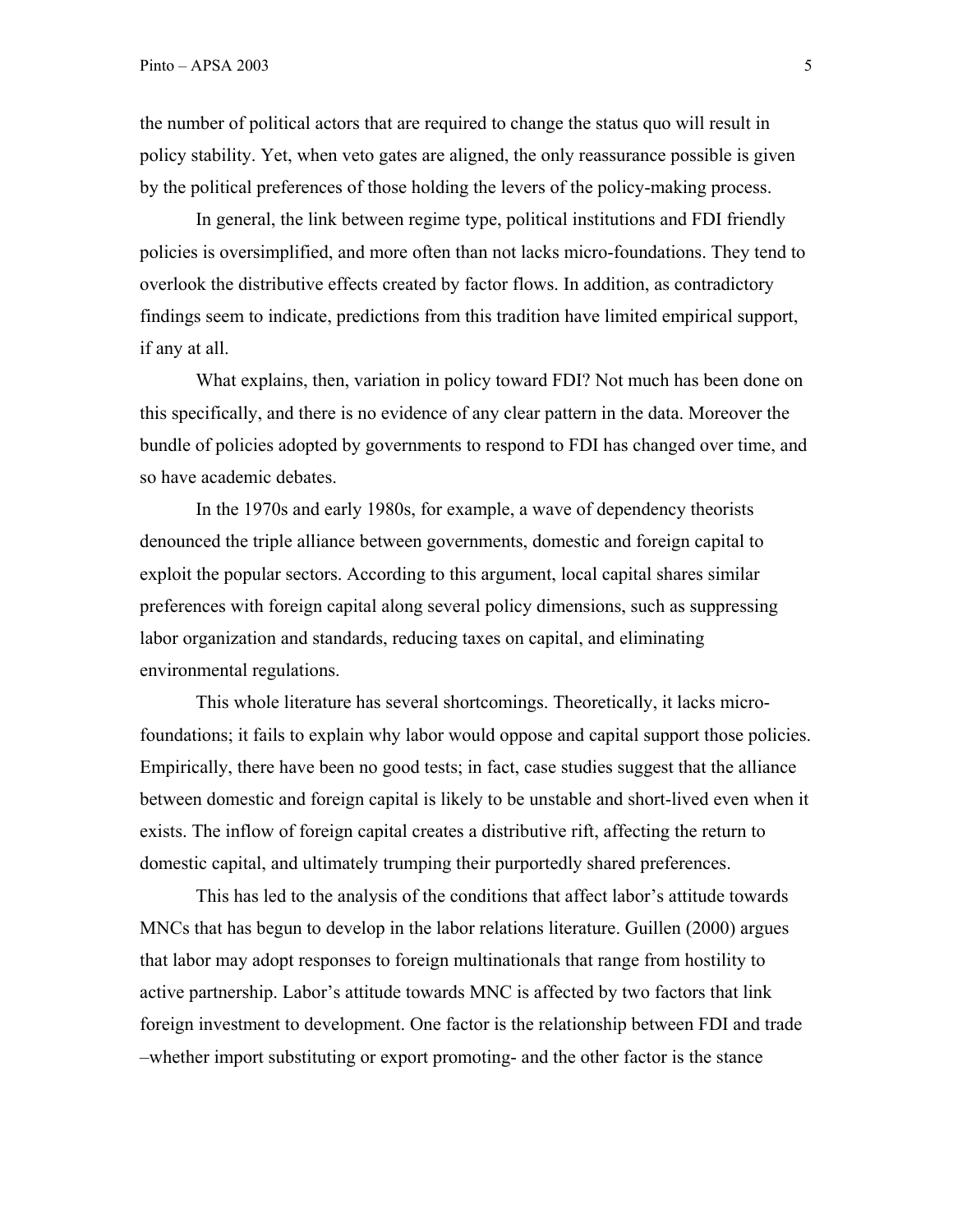adopted by the state –permissive or restrictive.<sup>11</sup> While the first concern is a sensible one, the second condition points to the main shortcoming of this body of literature: the assumption that labor reacts rather than participates in the determination of government behavior.

An example of this limitation may help clarify this point. It is uncontested that organized labor has been the backbone of the Peronist movement.12 Yet when trying to explain the policies adopted towards foreign investors by Menem in the early 1990s –or even Peron in the early 1950s- most of the literature fails to account for labor's preferences.<sup>13</sup> Hence, when experts see policy change they conclude that either labor has either grudgingly acquiesced for loyalty reasons, or that labor's ideology has changed.<sup>14</sup> I argue that without a theory of policy preferences, it is impossible to predict ex-ante how labor or capital will react.

### **GOVERNMENTS AND INVESTORS: A FORMAL MODEL**

In this section I introduce a simple model to support the logic, namely that investment regimes will be pro-foreign investors when labor is more influential, and less so when domestic capital is. This would result in higher levels of investment under left-leaning governments, and lower levels under right-leaning governments, all else equal. My argument borrows on the endogenous policy-formation literature in that it outcomes are the result of interest group behavior, and that behavior is driven by actors' preferences over policy outcomes. Actors' preferences are derived from their material interests, and those interests depend on their relative endowment of factors of production.

The model starts with two actors: a *host government*, and a *foreign investor*. These actors receive a payoff from their interaction that takes the form of tax revenue (*τ*), in the case of *government*, and return to investment in the host country to the *foreign investor*. The foreign investor has two options: she can invest at *home* (rest of the world),

 $11$  Gereffi (1989) and Haggard (1990).

 $12$  Guillen (2000)

<sup>&</sup>lt;sup>13</sup> Peron reformed the foreign investment regime in 1952, reversing the wave of nationalization started by the previous military regime -of which Peron himself was a visible member. Menem established a liberal foreign investment regime in 1989. In both circumstances scholars and pundits alike tend to conclude that labor was betrayed, trumped or bought off. See Fuchs (1981); Monteon (1987); Murillo (2001).

 $14$  Rock (1987), Monteon (1987), Fuchs (1981).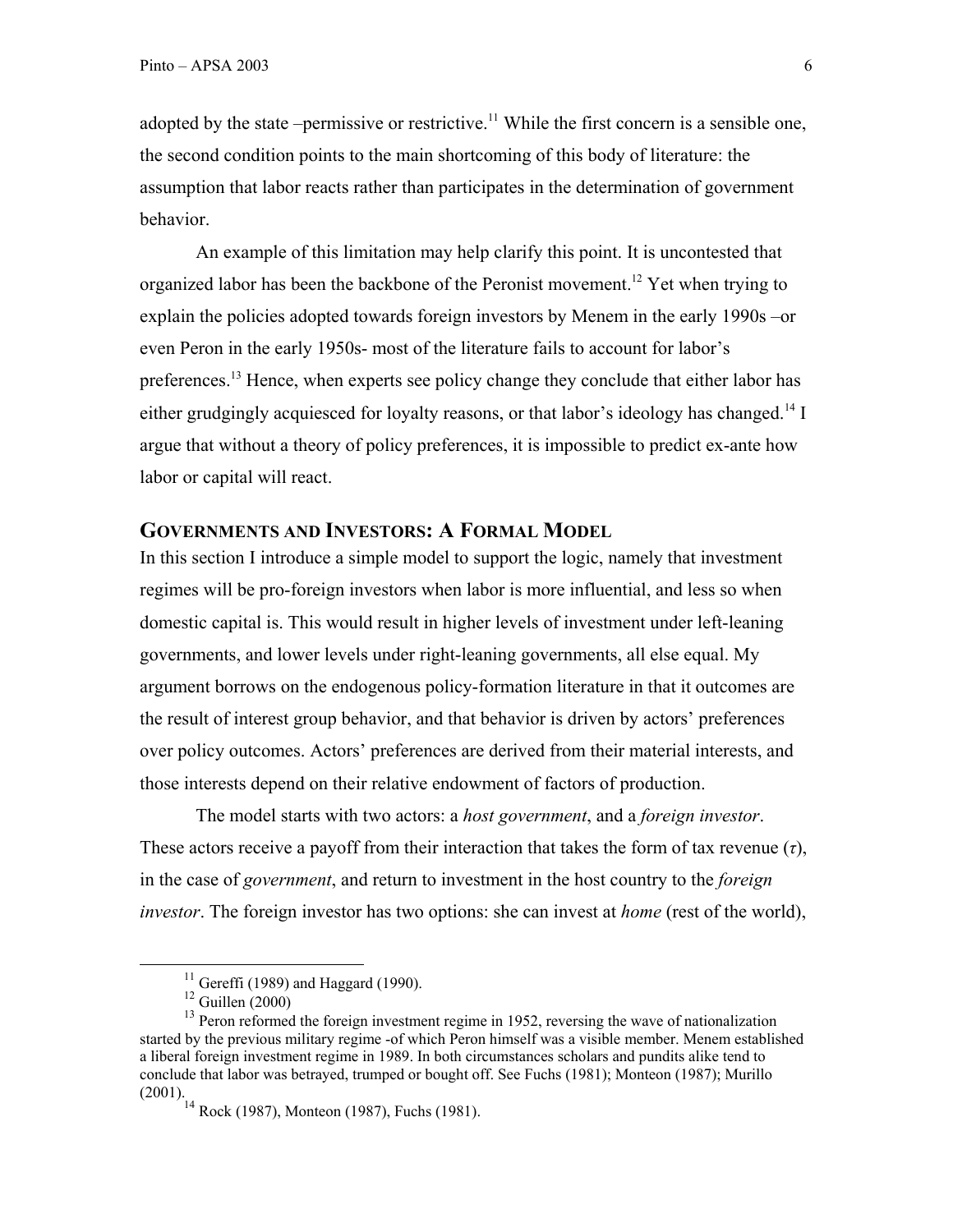action for which she would receive a return *r* (net of home taxes), or she can invest abroad, receiving a return to her investment, which we will call R. Let  $K<sup>F</sup>$  be the amount invested by foreign investors in the host country, while  $K^D$  is the amount invested in this market by domestic capital. The total amount invested in the host country by foreign and domestic investors is K, where:

$$
\mathbf{K} = \mathbf{K}^F + \mathbf{K}^D
$$

The indirect utility function of the host government is:

$$
U^G = \tau(K) \tag{1}
$$

Assume, for simplicity, that domestic capital is (relatively) inelastic to taxes:

$$
K^D = \overline{K}
$$

Output (*y*) is produced according to a standard constant returns to scale Cobb-Douglas production function, where:

$$
y = f(K, L) = A K^{\alpha} L^{1-\alpha}
$$

Assume, for simplicity, that A=1, L=1 (or k=K/L) and  $\alpha \in (0,1)$ . The marginal product of capital is:

$$
f_{k}(K) = \alpha (K^{F} + \overline{K})^{\alpha - 1}
$$
 (2)

In addition, assume competitive factor markets, i.e.: factors are paid according to their marginal contribution to output. The return (R) to a foreign investor in the host country would be:

 $R \equiv f_k(K) - t$ 

Where t is a tax raised on foreign investment. R must be at least equal to r, for the foreign investor to invest in the host country. This condition is:

$$
R = f_k(K) - t = r \Rightarrow f_k(\overline{K} + K^F) - t = r \tag{3}
$$

Then, equation (3) becomes:

$$
\alpha (K^F + \overline{K})^{\alpha - 1} - t = r \tag{4}
$$

From equation (4) we can derive the amount of foreign investment  $(K<sup>F</sup>)$  that flows into the host country:

$$
\mathbf{K}^F = \left(\frac{r+t}{\alpha}\right)^{1/(\alpha-1)} - \overline{\mathbf{K}}\tag{5}
$$

Then, from (5) we can see how t affects investment: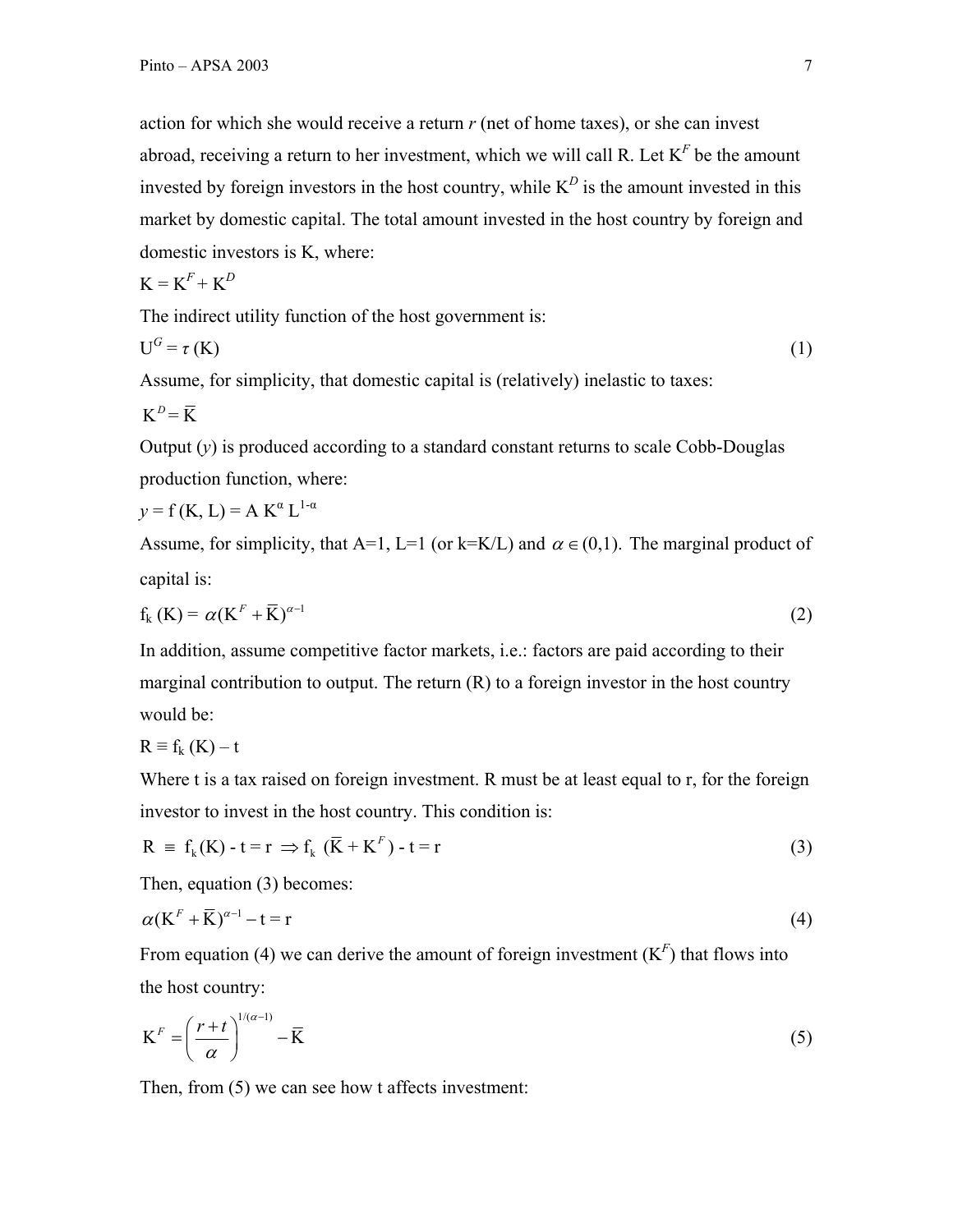$K^F(t)$ , or  $K(t) = K^F(t) + K^D = K^F(t) + \bar{K}$ Note that:  $\frac{dK}{dt} = \frac{dK^F}{dt}$ 

Hence, from (3) we obtain:

$$
f_{kk}
$$
  $\frac{dK^F}{dt} dt - dt = 0 \implies \frac{dK^F}{dt} = \frac{1}{f_{kk}}$ 

By assumption (concavity of  $f_k$ ), we know that  $f_{kk} < 0 \Rightarrow$ 

$$
\Rightarrow \frac{dK^F}{dt} = \frac{1}{f_{kk}} < 0 \Rightarrow \frac{dK^F}{dt} < 0
$$
\n(6)

Next, assume that  $\tau(K)$  takes the following functional form:  $\tau(K) = t K(t)$ . The host government's maximization problem becomes:

$$
\max_{t} t K^{F}(t) \tag{7}
$$

The First Order Condition (FOC) to this maximization problem is:  $\tau' = 0$ 

$$
t: K^F + t \frac{dK^F}{dt} = 0
$$

The Second Order Condition (SOC) is: *τ''* < 0

$$
\frac{dK^{\it F}}{dt}+\frac{dK^{\it F}}{dt}+t\frac{d^2K^{\it F}}{dt^2}<0
$$

From (6) we know that the first two terms are negative:  $dK^F/dt = (f_{kk})^{-1} < 0$ , and  $d^2K^F/dt^2$ can be derived from the functional form of the production function.<sup>15</sup> The SOC to the government's maximization problem is:

$$
t < \frac{2\,\alpha\,(\alpha-1)}{(\alpha-2)}\,\mathrm{K}
$$

The optimal tax rate  $(t^*)$  that maximizes the government's utility function, provided that the first and second order conditions are fulfilled, is:

$$
t^* = \frac{-\mathbf{K}^F}{\frac{\mathbf{d}\mathbf{K}^F}{\mathbf{d}t}}\tag{8}
$$

<sup>15</sup> Note that  $f_{kk} = \alpha(\alpha - 1) K^{\alpha}$  and  $f_{kk} = \alpha(\alpha - 1)(\alpha - 2) K^{\alpha}$ <sup>3</sup>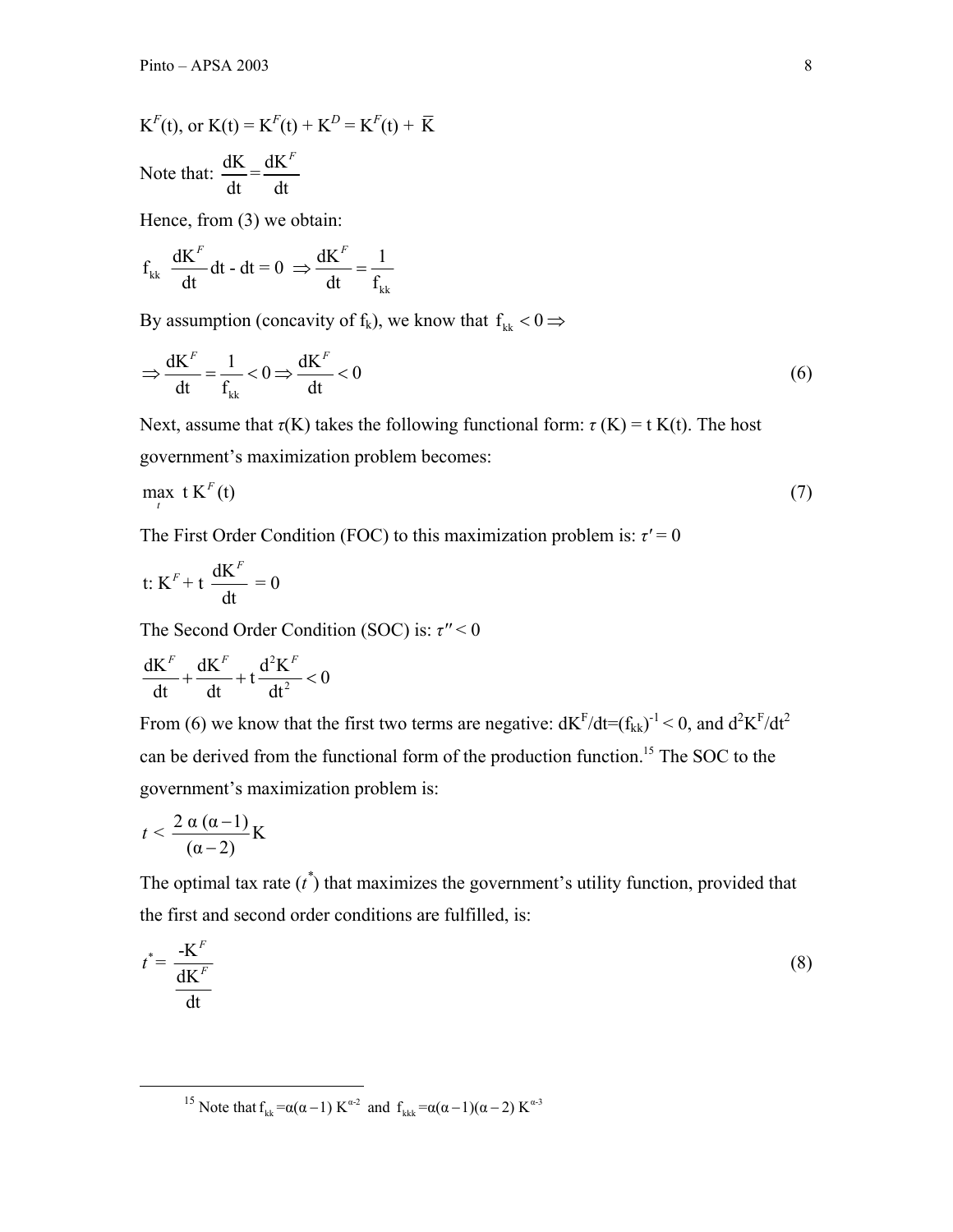#### *FOREIGN INVESTMENT AND DISTRIBUTIVE CONCERNS:*

What would happen when the host government is accountable to domestic actors? Following Hilmann (1982), I model a political support function, where government not only cares about revenue but looks after the fate of two types of domestic actors: workers and owners of capital.<sup>16</sup> In the political support function used below, the government's objective function contains an indirect utility derived from the weighted average of the welfare of domestic labor and capital, and a direct utility derived from increased revenue through taxes levied on foreign capital, as in the model described above.<sup>17</sup>

Political support in the case of capital flows results from the value domestic actors place on the distributive effects associated with factor flows.18 Utility of domestic actors is affected by the investment decision of the foreign investor  $(K<sup>F</sup>)$ . An inflow of capital changes the relative endowment of labor and capital in the host country, hence affecting the marginal productivity of these factors of production. Assuming that factor markets are competitive, the entry of capital affects the return to labor positively and that of capital negatively. There additional actors that have the potential to affect government: labor (*L*) and capital (*K*), whose utility functions are, respectively:

$$
U^{L} = U(x)
$$

$$
U^{K} = U (z)
$$

Where:

$$
x = w = f(K) - f_k(K) K
$$

In this model host governments are partisan; they weigh the support of labor and capital differently:

$$
U^G = \tau(K) + \beta U^L + (1-\beta) U^K
$$
\n
$$
(9)
$$

Government partisanship is captured by the parameter  $\beta \in [0,1]$  in (9). A higher value of β reflects a government that leans towards the left, one that values the support of domestic labor, while a lower value implies that the government is right-leaning, one that

<sup>&</sup>lt;sup>16</sup> The political support function model used by Hillman (1982, 1989) to assess the effects of protectionism is derived from the Stigler-Peltzman model of regulation (Stigler 1971; Peltzman 1976).

<sup>&</sup>lt;sup>17</sup> Grossman and Helpman (1994a; 2001) adopt a broader form of this political support function originally developed by Hillman, where government's selection of policy outputs result from a trade-off of domestic welfare for political contributions. It also differs from the function used by Dutt & Mitra (2002).

<sup>&</sup>lt;sup>18</sup> As derived from the Mundell equivalence proposition and the Stolper-Samuelson theorem.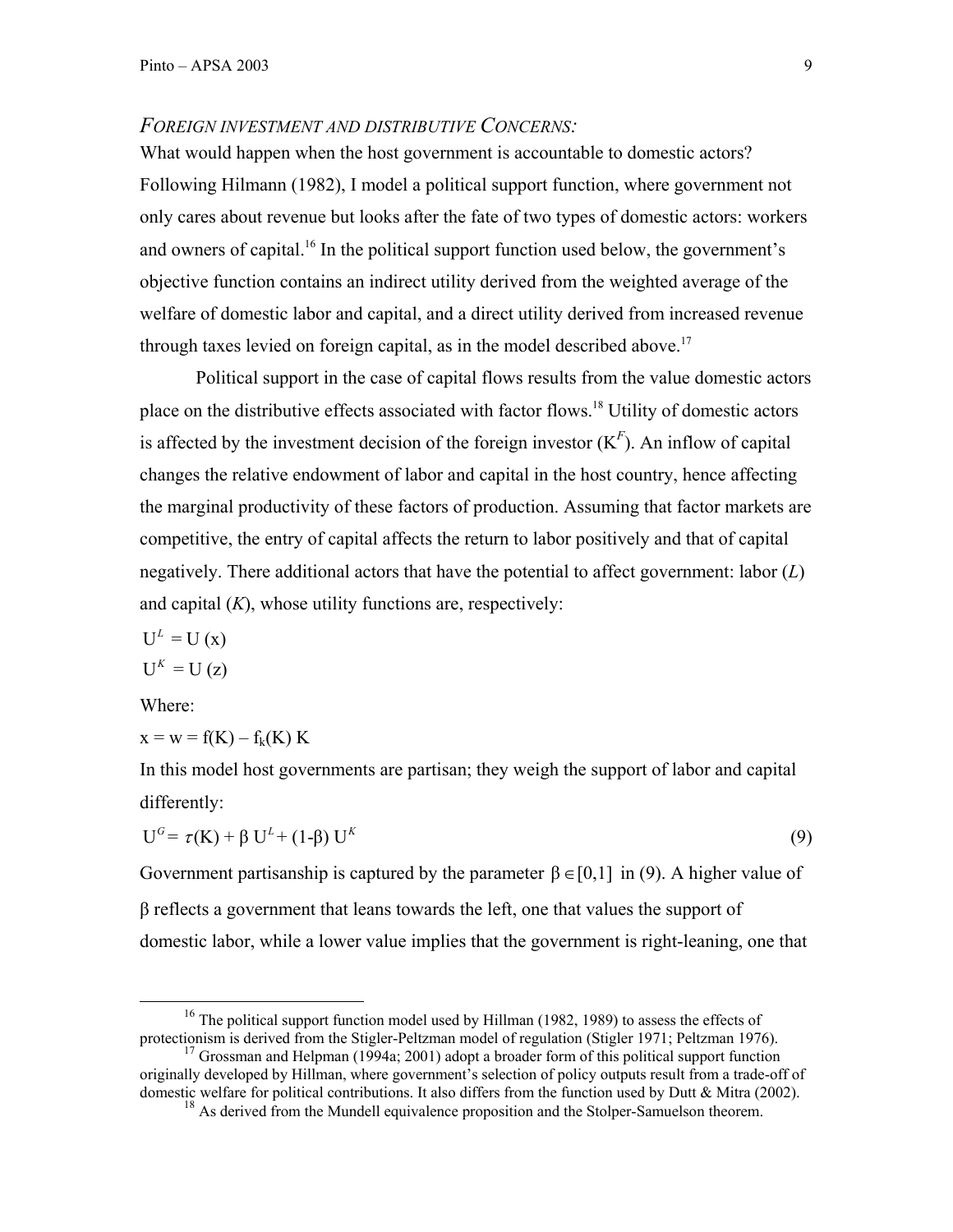pays more attention to the preferences of domestic capital. Replacing x and z from above, the host government's utility function is:

U = t K + β U( )+ (1-β) U( ) *G F x z* <sup>D</sup> U = tK (t) + k β U(x) + (1-β) U(f (K) K ) *G F* <sup>D</sup> U = t K (t) + k k β U(f(K(t)) - f (K(t))K(t)) + (1-β) U(f (K) K ) *G F* (10)

The maximization problem becomes:

$$
\max_{t} tK^{F}(t) + \beta U[f(K(t)) - f_{k}(K(t))K(t)] + (1-\beta)f_{k}(K(t))\overline{K}
$$

First Order condition (FOC): *τ'* = 0

$$
t: K^{F}+t\frac{dK^{F}}{dt}+\beta U_{x}\Biggl[f_{k}\frac{dK^{F}}{dt}-f_{kk}\frac{dK^{F}}{dt}K-f_{k}\frac{dK^{F}}{dt}\Biggr]+(1-\beta)f_{kk}\frac{dK^{F}}{dt}\overline{K}=0\Rightarrow \\ K^{F}+t\frac{dK^{F}}{dt}+\beta U_{x}\Biggl[f_{kk}\frac{dK^{F}}{dt}K\Biggr]+(1-\beta)f_{kk}\frac{dK^{F}}{dt}\overline{K}=0
$$

Second Order Conditions (SOC): *τ''* < 0

$$
\begin{aligned} &\frac{dK^{\it F}}{dt}+\frac{dK^{\it F}}{dt}+t\frac{d^2K^{\it F}}{dt^2}-\beta\Bigg[U_{xx}\Bigg(-f_{kk}\,\frac{dK}{dt}\,K\Bigg)\Bigg(f_{kk}\,\frac{dK}{dt}\Bigg)+U_x\Bigg(f_{kkk}\,\frac{dK}{dt}\frac{dK}{dt}+f_{kk}\,\frac{d^2K^{\it F}}{dt^2}\Bigg)\Bigg]+\\ &+(1-\beta)\,\overline{K}\Bigg(f_{kkk}\,\frac{dK}{dt}+f_{kk}\,\frac{d^2K^{\it F}}{dt^2}\Bigg)<&0 \end{aligned}
$$

This gives a solution (as long as the SOC are satisfied) and other parameters of the model:

$$
t^{p} = -\frac{K^{F}}{\frac{dK^{F}}{dt}} - \beta \frac{U_{x}\left(-f_{kk}\frac{dK^{F}}{dt}K\right)}{\frac{dK^{F}}{dt}} - (1-\beta)\frac{f_{kk}\frac{dK^{F}}{dt}\overline{K}}{\frac{dK^{F}}{dt}}
$$

Which can be further simplified to:

$$
t^{p} = -\frac{K^{F}}{\frac{dK^{F}}{dt}} - \beta \left[ U_{x} \left( -f_{kk} K \right) \right] - (1 - \beta) f_{kk} \overline{K}
$$
 (11)

Comparing (8) and (11), it becomes apparent that the level of  $t^p$  varies with  $\beta$ <sup>19</sup>. The first term on the right hand side of equation (11) is identical to the right hand side of equation

<sup>&</sup>lt;sup>19</sup> In reduced form:  $t^p = \tau(\beta)$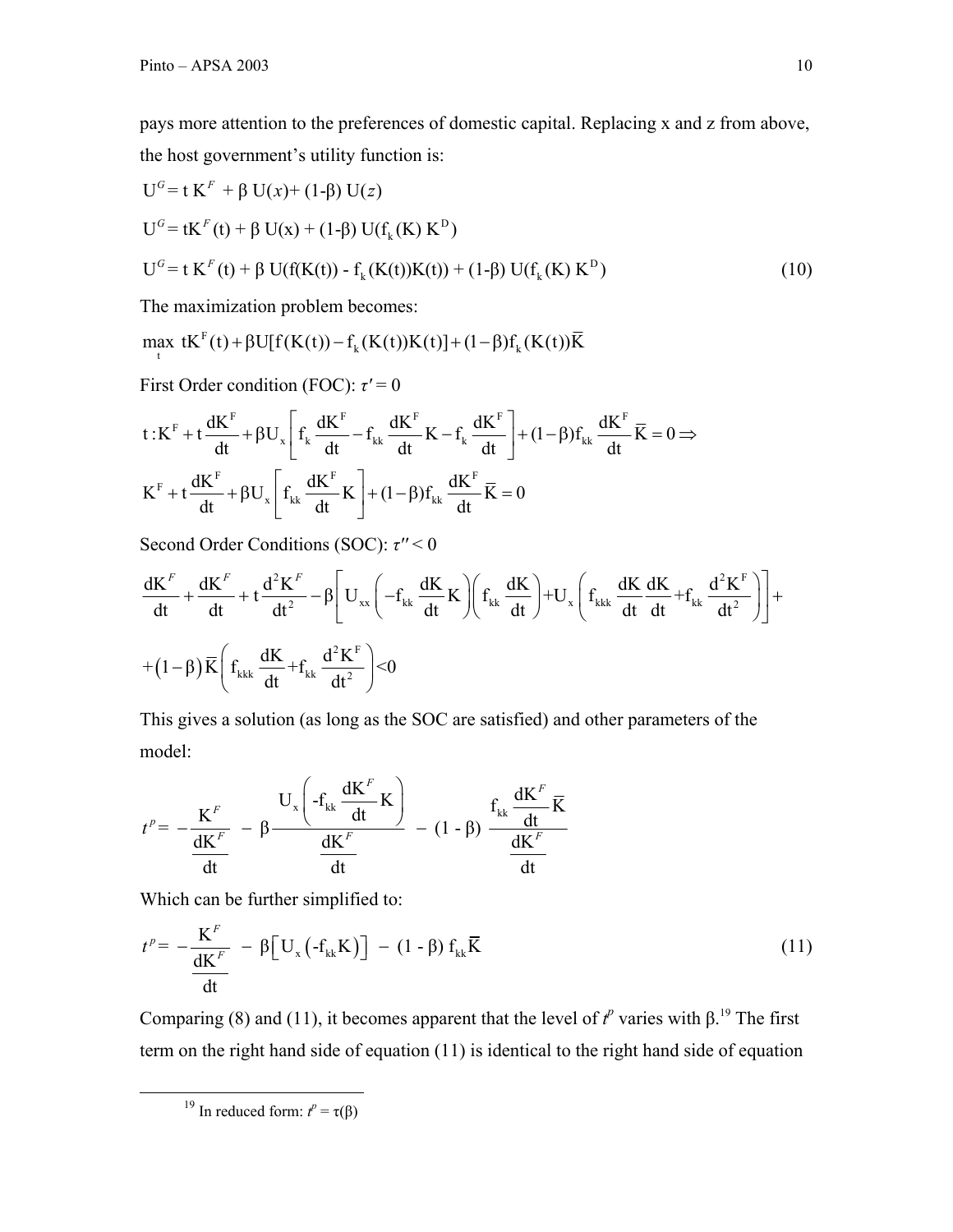(8), and we have seen that it has a positive sign. The level of  $t^p$  is thus contingent upon the signs and levels of the terms that follow  $\beta$  and  $(1-\beta)$ .

We know that K,  $\bar{K}$ , U<sub>x</sub> are positive, while f<sub>kk</sub> and  $dK^F/dt$  are both negative.<sup>20</sup> Through a comparative statics exercise we can assess the effect of a change in pro-labor orientation of government (β). From (11) it becomes apparent that:  $dt/d\beta < 0.^{21}$ 

Consider the two extreme cases:

a) When  $\beta=1$ , the first term in (11) is identical to the right hand side term in (8), while the second term is negative:

$$
-U_{x}\left(-f_{kk}K\right) < 0
$$

If we label this case as  $t_L^p$ , we can infer that  $t_L^p < t^*$ .

b) When  $\beta=0$ , the first term in (11) is identical to the right hand side term in (8), while the second term is positive:  $-(f_{kk}\overline{K}) > 0$ 

Labeling this case as  $t_K^p$ , to distinguish it from  $t_L^p$  we may infer that  $t_K^p > t^*$ . Hence given on the assumptions of the model and the SOC, by transitivity we find that  $t_K^p > t^* > t_L^p$ . Movements towards each of the extreme cases result in a weighted average of these:  $t^* + \beta t_L^p + (1 - \beta) t_K^p$ 

The behavior by government affects domestic constituents in different ways, in line with the effects that FDI has on different types of individuals in the host country. This section shows that as investment inflows change the relative endowment of labor and capital, owners of capital will be hurt, while labor should benefit. Translating the previous comparative statics exercise into words allows me to derive the following proposition:

*Proposition 1: the larger the value that government agents place on the political support of labor, the lower the tax schedule offered to foreign investors, all else equal.* 

<sup>&</sup>lt;sup>20</sup> U<sub>x</sub> is positive by definition: labor's utility is an increasing function of *x*.<br><sup>21</sup> Based on the functional form of the production function, all these terms could be expressed in terms of f(K), and its different order derivatives. For now finding the direction of the likely effect of changes in β suffices.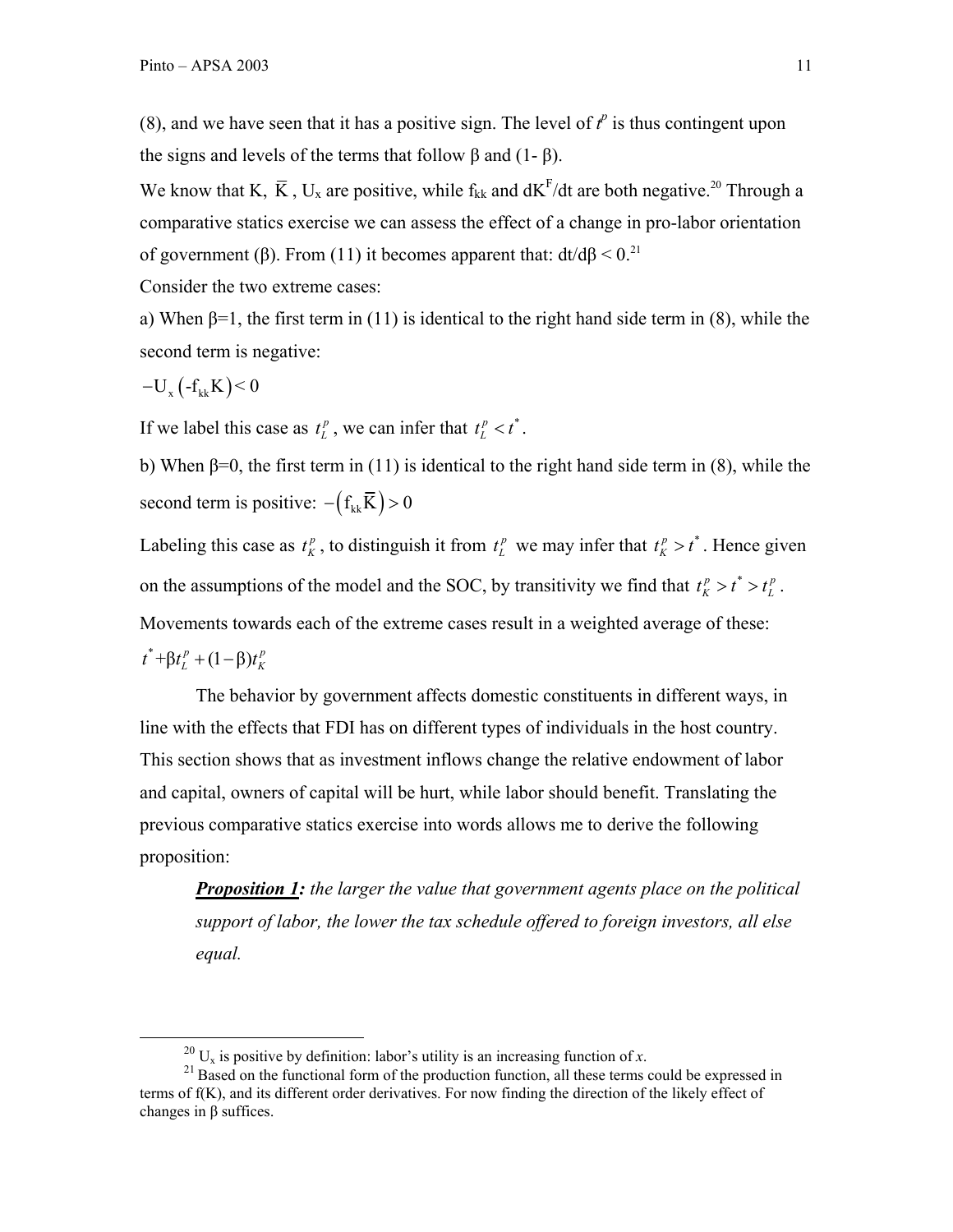From dt/d $\beta$ , recently discussed, and dK<sup>F</sup>/dt, which we know from (6), we may derive the following proposition as well:

*Proposition 2: the larger the value that government agents place on the political support of labor the higher the level of foreign investment, all else equal.* 

## *PARTISAN GOVERNMENT, TAXES AND INVESTMENT*

The previous framework can be trivially modified to incorporate alternative conditions, usually associated with ideological variation in the assessment of higher taxes, as a proxy for government intervention in the economy. For example, domestic actors may accrue benefits (losses) not only from the effect of the inflow of capital on their returns, but from revenue as well: they may receive a share of *g*. 22

The model described above assumed that labor and capital valued the income they obtained from participation in the market. But labor is also likely to prefer to receive a form of social insurance, resulting in higher taxes, all else equal. Higher (lower) taxes lead to lower (higher) foreign (and overall) investment, which reduces (increases) labor's income from the market. I extend the model to account for labor's preference in this dimension. Labor now faces a tradeoff between the utility of income obtained from participation in the market, with the utility obtained from goods produced with the extra taxes collected.

Government raises taxes but can only keep to himself proportion  $\delta$  of the revenue obtained, where  $\delta \in [0,1]$ , and uses the rest to provide a good  $g^{23}$ . Assume, also, that only labor values a higher level of government expenditure, *g*, while capital is indifferent. The utility functions of labor  $(L)$  and domestic capital  $(K)$  are:

 $U^L = U(x, g)$  $U^{K} = U (z)$ 

where  $g = (1-\delta)$  t  $K^F$ 

Government has the following utility function:

 $^{22}$  An alternative would be to change weights on the objective function, making revenue more valuable to government than the indirect utility of the government's constituents.

<sup>&</sup>lt;sup>23</sup> 1- δ captures the weight placed on g by different types of government. A decrease in δ would reflect the fact that an extra \$ in revenue is valued more heavily by a left government. When  $\delta = 1$  we are back in the model discussed in the previous section.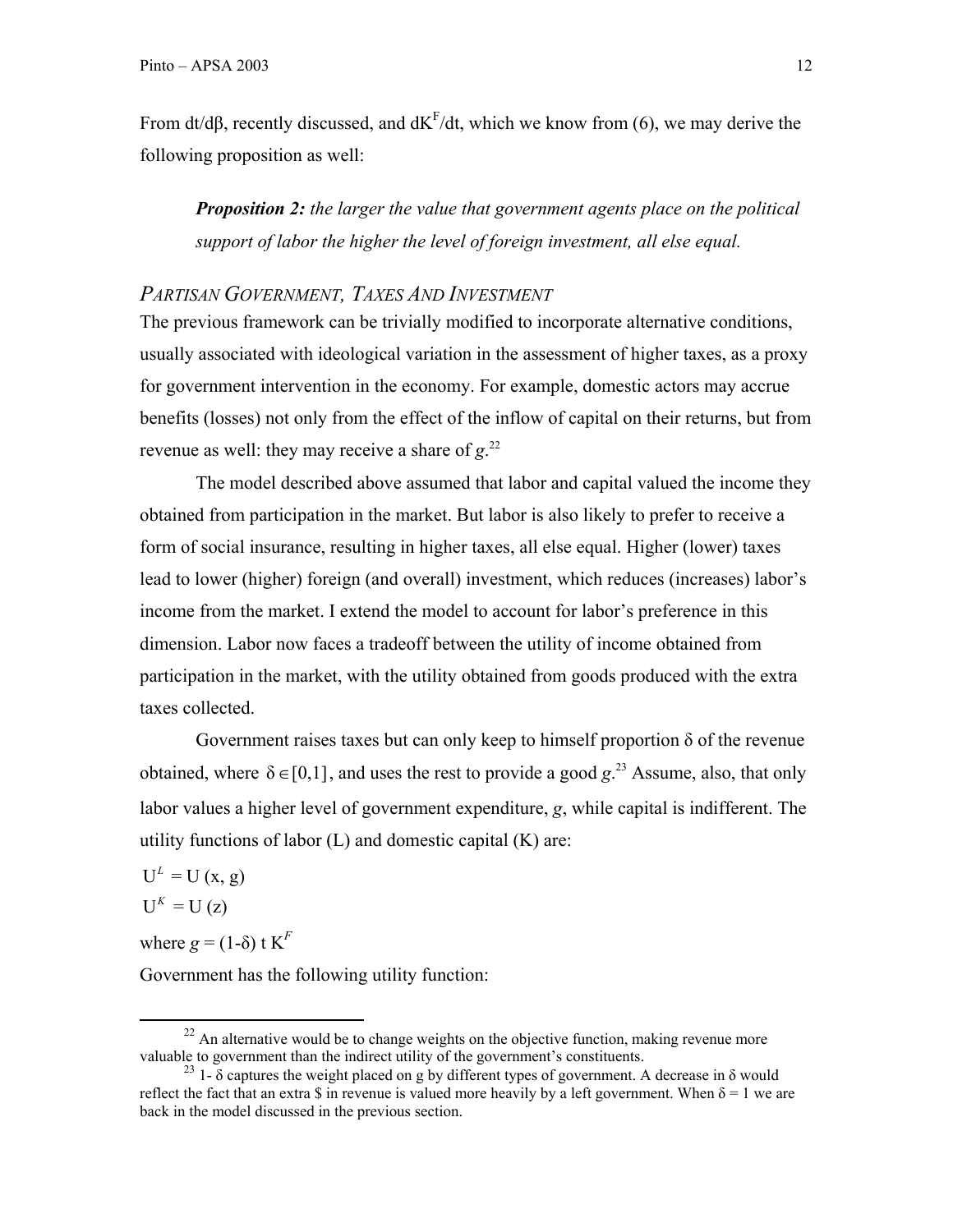$$
U^{G} = \delta t K + \beta U^{L} + (1-\beta) U^{K}
$$
  
\n
$$
U^{G} = \delta t K^{F} + \beta U(x, g) + (1-\beta) U(z)
$$
  
\n
$$
U^{G} = \delta t K^{F}(t) + \beta U(x, (1-\delta)g) + (1-\beta) U(f_{k}(K) K^{D})
$$
  
\n
$$
U^{G} = \delta t K^{F}(t) + \beta U[f(K(t)) - f_{k}(K(t))K(t), (1-\delta) t K^{F}(t)] + (1-\beta) U(f_{k}(K) K^{D})
$$
\n(12)

Government's maximization problem becomes:

$$
\max_{t} \delta t K^{F}(t) + \beta U[f(K(t)) - f_{k}(K(t))K(t), (1-\delta)tK^{F}(t)] + (1-\beta)f_{k}(K(t))\overline{K}
$$

The first order condition  $(FOC)^{24}$  to this maximization problem is: FOC:  $\tau' = 0$ 

$$
t: \delta K^{F} + \delta t \frac{dK^{F}}{dt} + \beta U_{x} \left[ f_{k} \frac{dK^{F}}{dt} - f_{kk} \frac{dK^{F}}{dt} K - f_{k} \frac{dK^{F}}{dt} \right] + \beta U_{g} \left[ (1 - \delta)K^{F} + (1 - \delta)t \frac{dK^{F}}{dt} \right]
$$
  
+ 
$$
(1 - \beta) f_{kk} \frac{dK^{F}}{dt} \overline{K} = 0 \Rightarrow
$$
  

$$
\Rightarrow \delta \left[ K^{F} + t \frac{dK^{F}}{dt} \right] + \beta U_{x} \left[ -f_{kk} \frac{dK^{F}}{dt} K \right] + \beta U_{g} (1 - \delta) \left[ K^{F} + t \frac{dK^{F}}{dt} \right] + (1 - \beta) f_{kk} \frac{dK^{F}}{dt} \overline{K} = 0
$$

The solution is a function of  $β$ ,  $δ$ :

$$
t^* = \frac{-\beta U_x \left( -f_{kk} \frac{dK^F}{dt} K \right) - (1-\beta) f_{kk} \frac{dK^F}{dt} \overline{K}}{\left( \delta + \beta U_g (1-\delta) \right) \frac{dK^F}{dt}} - \frac{K^F}{\frac{dK^F}{dt}} \Rightarrow
$$
  

$$
t^* = -\frac{\beta U_x \left( -f_{kk} K \right)}{\left( \delta + \beta U_g (1-\delta) \right)} - \frac{(1-\beta) f_{kk} \overline{K}}{\left( \delta + \beta U_g (1-\delta) \right)} - \frac{K^F}{\frac{dK^F}{dt}}
$$
(13)

When  $\delta = 1$ , the solution is identical to the one discussed in the previous model, where the level of  $t^*$  depends on the values of β. Most action occurs when δ approaches zero, i.e.: when government values less the direct infect of additional revenue, taxes on foreign investment will be lower under when β increases. Under these conditions, when  $\beta$ =0, the effect of inflows of capital on domestic capital's income is magnified. We know

<sup>&</sup>lt;sup>24</sup> In order to save space the second order condition ( $\tau$ <sup>"</sup> < 0) is not reproduced here.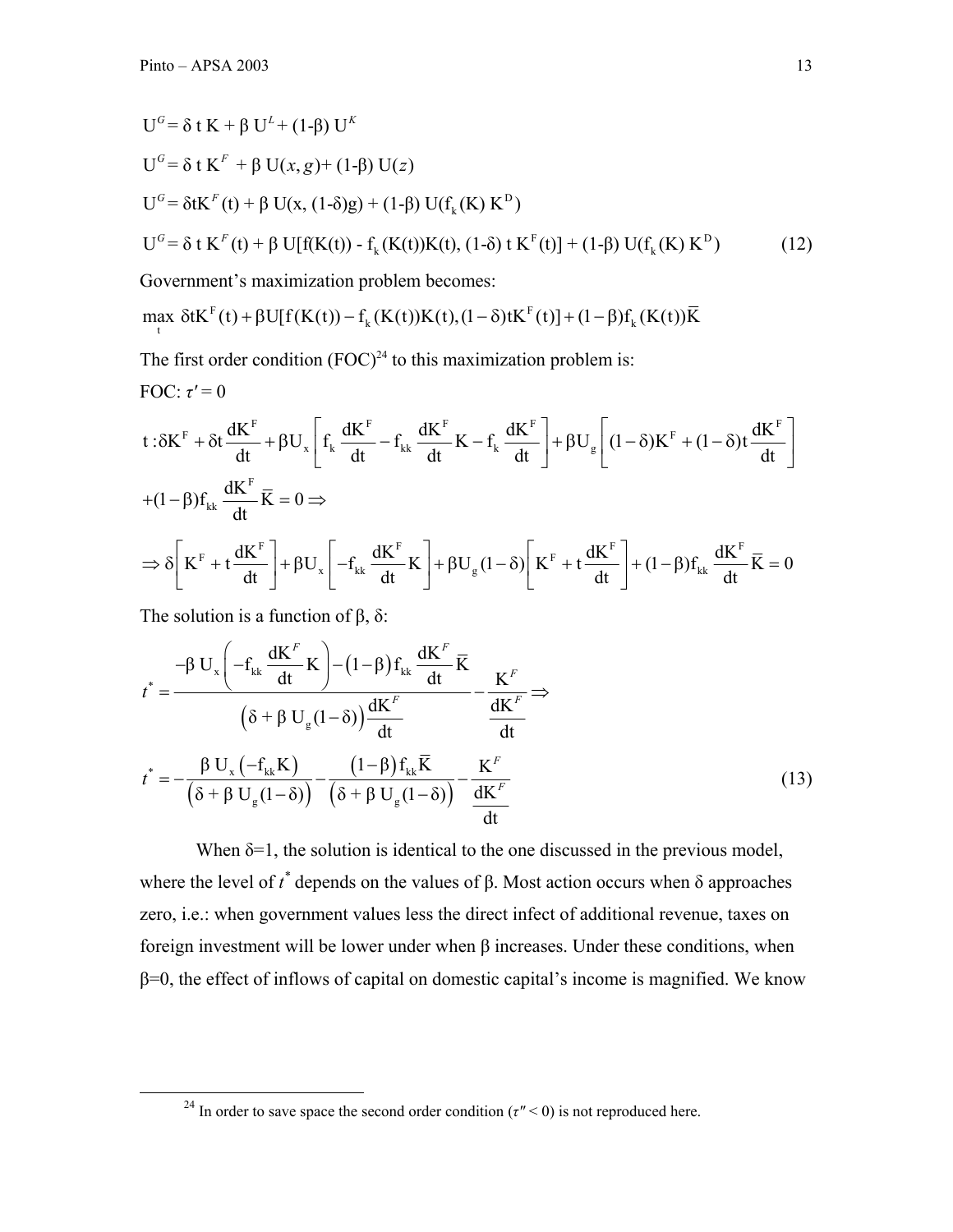that the first argument in the right hand side of equation is negative (13), but we need more structure to predict whether t will be different from the  $t_L^p$  case.<sup>25</sup>

#### *DISCUSSION:*

The model discussed in the previous sections is based on very simple assumptions about the production function, and interactions between governments and investors.<sup>26</sup> It also relies on very simple assumptions about actors' preferences. This results in a rather simplistic objective function. Simple as it is the model allows us to make predictions about the expected sign of the investment regime that host governments would offer to foreign investors, and ultimately the level of investment in the host country.

FDI will flow to countries where labor is more influential, or shun countries where capital is more influential. The null hypothesis is that there is no relationship between foreign direct investment flows and labor influence in politics. The empirical section explores an additional implication this hypothesis: the effect of ideological position of the chief executive in the host country on the levels of inbound foreign direct investment (FDI) flows. $27$ 

#### **RESEARCH DESIGN**

I conduct two different sets of statistical tests on two different samples of countries. The different tests try to overcome problems related to data availability and research design, particularly on the latter the inability to assign randomly observations to treatment (changes in the independent variable) and control. The cross-sectional test averaging values for a larger sample of countries over a ten-year interval reduces the missing data problem and allows for independence of observations. An additional problem with this design is that we cannot get pre and post-treatment observations of the units. Another important challenge to the empirical tests of the argument is data availability.The TSCS

<sup>&</sup>lt;sup>25</sup> We could even assume a different functional form for U(x, g); it could be:  $x = w + g$  if g is an incash transfer.

 $26$  Of these assumptions the constant returns to scale production function is perhaps the most problematic when dealing with multinational activities, especially under the Horstmann & Markusen (1992), and Brainard (1993a) model where the decision to invest abroad is driven by the proximity/economies of scale trade-off.

 $2^{7}$  In my dissertation I explore the relationship between domestic coalitions and investment regimes, using a measure of investment restrictions derived from a gravity model of investment.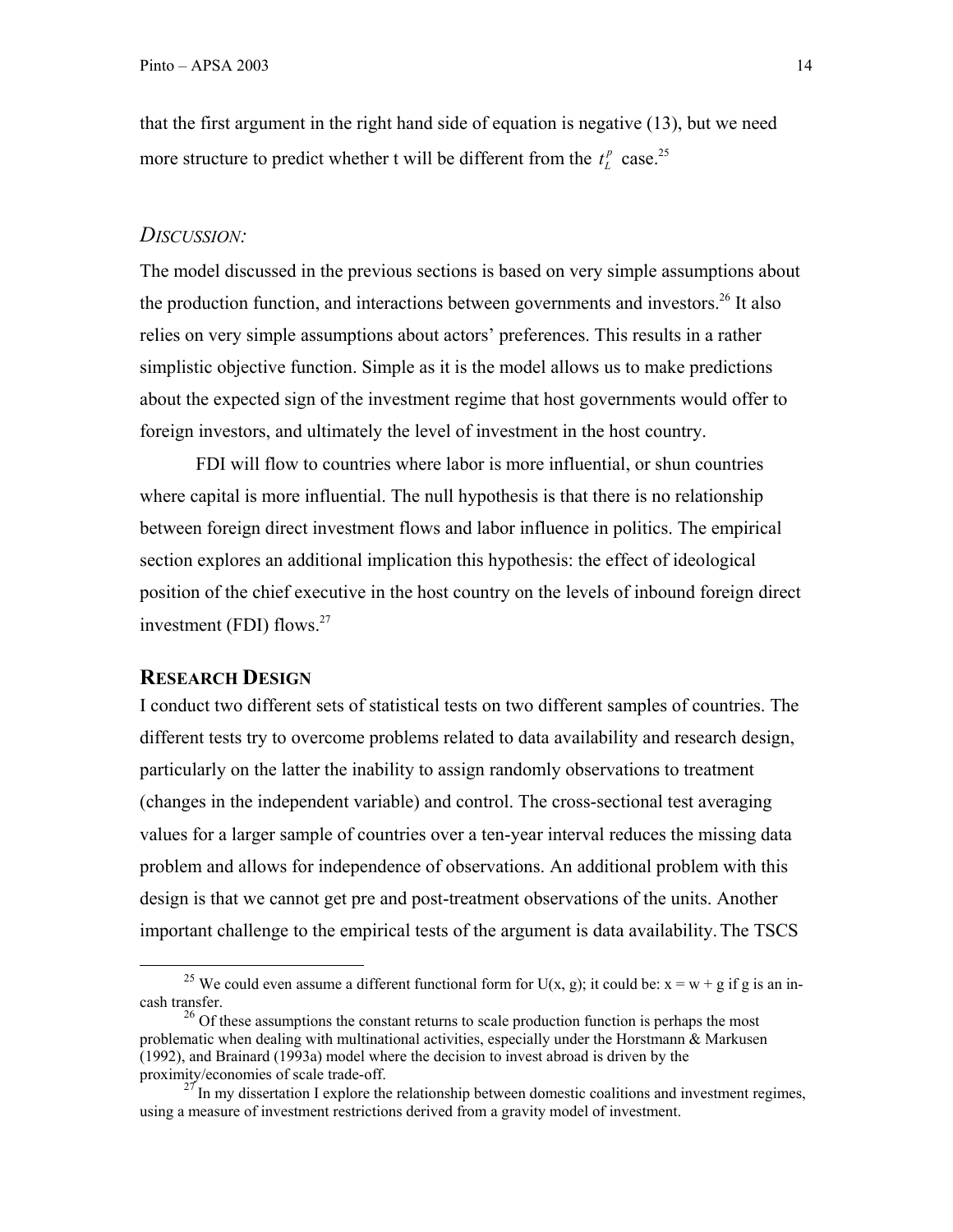panel design partially solves the second part of the problem; there is still no random assignment yet units are observed before and after treatment. However, the design is more intensive in data, which so far I could only obtain for a limited set of countries and years.<sup>28</sup>

I discuss additional issues related with the research design and model specification in the sections that report the results obtained for each model.<sup>29</sup> It should be noted that the tests performed do not truly establish causality. They must be interpreted as observational studies that simply point to the plausibility of the argument.

### *TESTABLE HYPOTHESIS*

I argued earlier that responsiveness of government to foreign investors is a function of the relative power of labor -its potential to influence on the policy-making process- and the receptiveness of politicians to labor's demand. It is possible that labor would prefer an overall higher level of taxes on capital, which would make investors more likely to shun these countries. Yet taxes on foreign capital are likely to be lower than those under a government where domestic business interests are central. If these predictions are right we should expect higher levels of foreign direct investment in countries where governments are more responsive to labor.

One way to assess responsiveness to labor demands is to look at the ideological orientation of the party in government. Left-leaning parties are more likely to respond to labor's interests and to react more favorably to labor's demands. The reasoning is the following: governments on the left side of the political spectrum tend to cater to labor for political support, and place more emphasis on issues such as unemployment and income distribution. Right-leaning parties tend to be more business-oriented, assign high priority to price and stability, and usually clash with labor on issues such as unemployment and income distribution.

The main testable hypothesis is, thus:

<sup>&</sup>lt;sup>28</sup> The ideal design would require a more disaggregated measure of labor influence and of FDI policy. The unit of analysis should be industry/year, in the tradition of the endogenous tariff literature, and industries/sectors within countries should be chosen randomly. Because obtaining this data for a large number of countries is costly and time consuming I limit this analysis to the case studies on Argentina and Korea.

 $29$  Appendix 1 describes the variables used and sources of data, while Tables 1 and 2 present summary statistics for each model.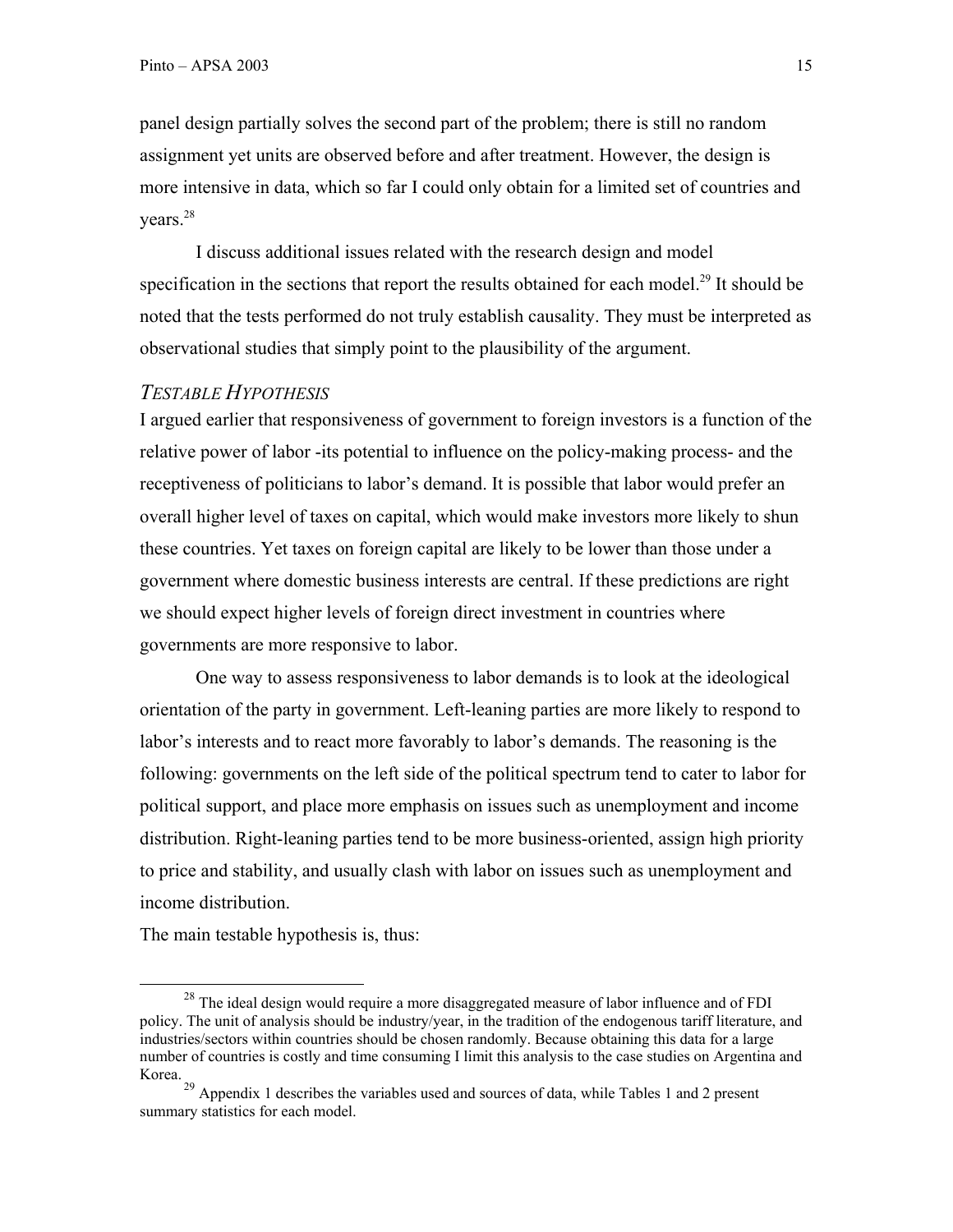# *Partisan Hypothesis: foreign direct investment flows will be larger to countries where the left is in power.*

An alternative hypothesis is derived from the institutional constraints literature:

*Veto-Gates hypothesis: foreign direct investment flows will be larger to countries where government is institutionally constrained.30*

Cox & McCubbins (2001) argue that a polity's ability to commit to policy depends not only on the institutional configuration, but also on the effective number of vetoes in political decision-making, which is a function of the number of political actors that possess can veto a policy change (institutional veto), and the conflict of interest between those actors (partisan veto). The tests should look at both dimensions.

## *DEPENDENT VARIABLE*

Foreign direct investment is a net inflow of investment to acquire a lasting management interest in an enterprise operating in an economy other than that of the investor. It is the sum of equity capital, reinvestment of earnings, other long-term capital, and short-term capital as shown in the balance of payments. The variable used in the tests is FDI net inflows in US\$.31 The measurement used is total net inflows in the reporting. In the TSCS tests I use the natural log of FDI net inflows instead.<sup>32</sup>

## *EXPLANATORY VARIABLE:*

**Labor/Capital influence in politics:** The concept to be operationalized is the ability of domestic actors to affect policy, i.e.: labor/capital relative influence. I have identified several measures that could be used as proxy for this concept: labor/capital shares of income; union density; centralization of wage bargaining; ideological orientation of government. Following Dutt & Mitra (2002), the measure of labor influence used is

<sup>&</sup>lt;sup>30</sup> A general framework on veto-gates and their effect on politics was developed by George Tsebelis (1995, 1999, 2002). Henisz (2002) applies the logic to investment under conditions associated with high transaction costs.

 $31$  FDI inflows in current US\$ are converted to constant 1996 US\$ using a GDP deflator obtained from WDI (2001).

 $32$  The variable is transformed in the following way: negative values of FDI inflows (which reflect repatriation of capital) are converted to zero. In order to preserve the information from those observations now recorded as zeros, and reduce the risk of bias in the estimates, the log is taken after adding \$1 to the dollar amount of FDI inflows:  $\ln \text{FDI}_{it} = \ln(\text{FDI}_{it}+1)$ .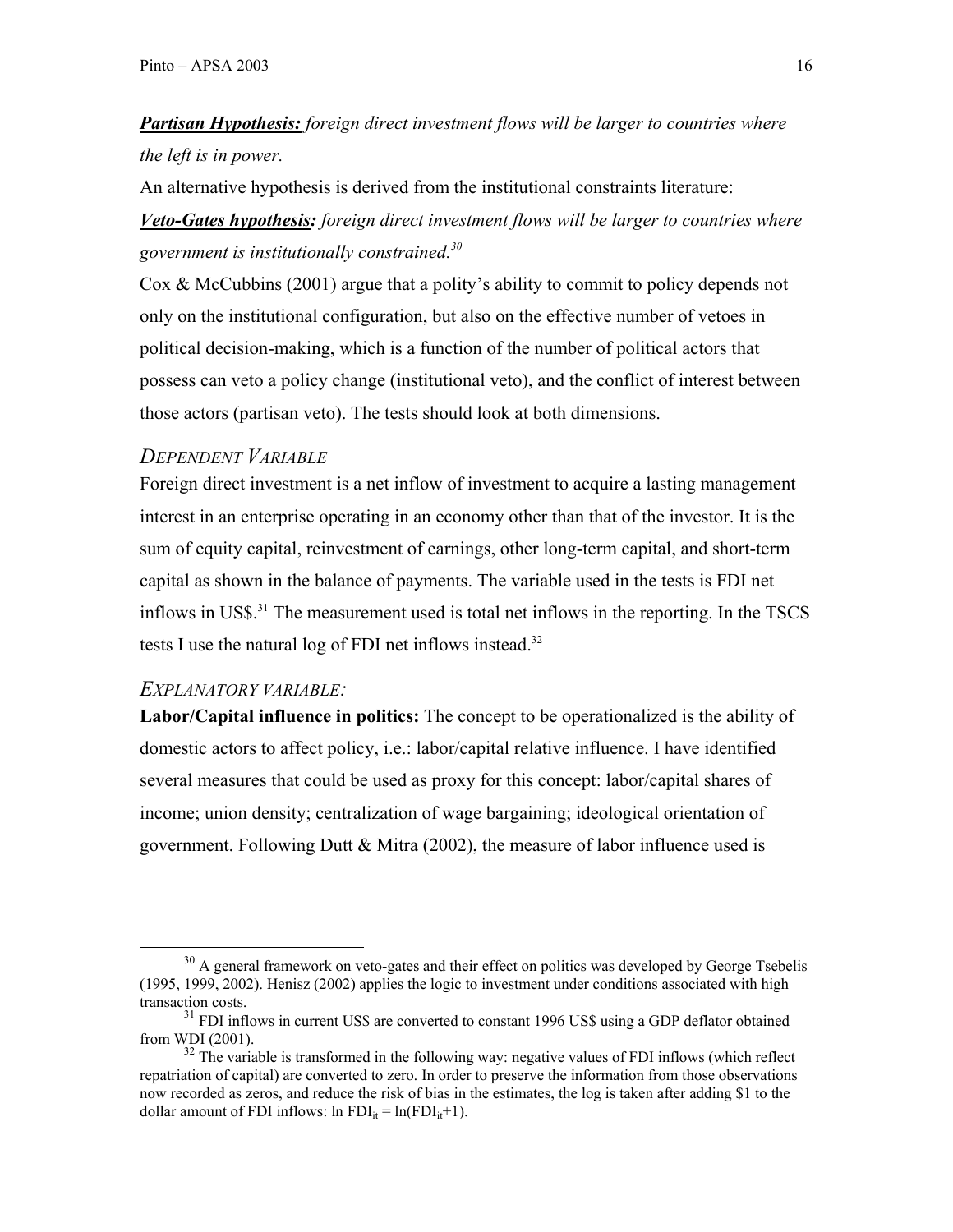ideological position of the party or the ruler in power, as coded in the Database of political institutions (Beck et al.  $2001$ ).<sup>33</sup>

The ideological position assigned to each country corresponds to the orientation of the chief executive for political systems classified as presidential in the database, and that of the majority or largest government party for systems classified as parliamentary. A higher value on this scale represents a more leftist orientation of the chief executive.<sup>34</sup> In the TSCS tests I replace Ideology with a dummy variable labeled *Left* that takes the value of 1 if Ideology is "Left" and 0 otherwise.

**Political Constraints:** proxy for institutional constraints on policy-making, i.e.: institutional and partisan veto gates. Relying on a simple spatial model of political interaction Henisz (2002) derives a measure of how constrained the chief executive is in her choice of policies. It is a measure of the likelihood of change in policy given the structure of political institutions –the number of veto points- and the preferences of the actors that hold each of these points –the partisan alignment of various veto points and the heterogeneity or homogeneity of the preferences within each branch-. Possible scores for the final measure of political constraints range from zero (most hazardous) to one (most constrained).

#### *CONTROLS*

From the extensive and diverse literature on the determinants of FDI the main variables that appear to be consistently related with FDI flows are factor endowment, market size and trade orientation.<sup>35</sup>

 $33$  For robustness checks I use an alternative measure of labor influence: centralization of wage bargaining, which is available for the subset of 14 OECD countries.

 $34$  The partisan ideology variable is an index coded 1 for a right leaning party, 2 for a centre party, and 3 for a left party. The data on political orientation are obtained from the Database of Political Institutions (DPI) (Beck et al, 2001). I detected several problems in the DPI dataset that are likely to affect the results in systematic ways. First, their classification of party on the left-right dimension is based on the party names, where such distinction is possible. They later look at the party's affiliation with international organization of parties. In the case of Argentina, for instance, there is a change over time in their classification of the Peronist party, which they code as left leaning in the 1970s and as right leaning in the 1990s. The purported change in the policy orientation of the party that grants such change has not affected its relationship to organized labor in the country, though, which still identifies with the party. Second, they code as 0 those years when military regimes are in power. Even in the Western Hemisphere, where most of the military regimes have leaned towards the right, there are major exceptions such as Velazco Alvarado's tenure in Peru.

<sup>&</sup>lt;sup>35</sup> Language and distance should be included on the list when estimating gravity models of investment.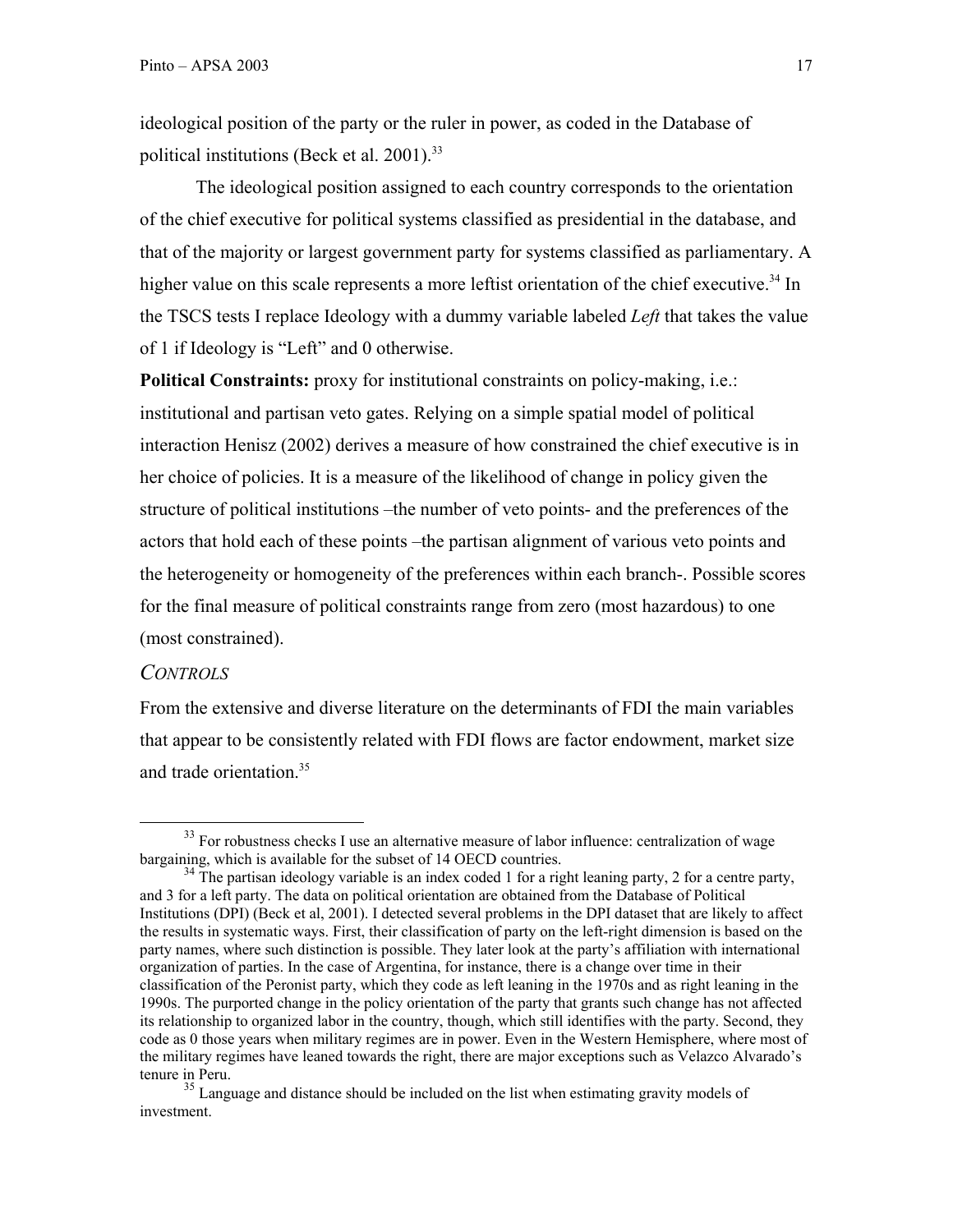In the statistical tests I use variables that proxy for market size (GDP in constant US\$, and in purchasing power parity), relative endowment of capital (GDP per capita in constant US\$, and labor share of income), trade orientation (openness), to control for those determinants that stand out in the literature. One of the main assumptions in the model is that domestic and foreign capital are substitutes. To control for this substitution effect I add savings in the host country as one of the regressors. The cross-sectional models that compromise units that are more heterogeneous also include variables such as schooling (to control for differences in the human capital endowments) and protection of civil rights.36 In the TSCS models all control variables are in natural log form.

*Factor endowment:* comparable measures of capital stock and labor endowment across countries are notoriously limited in coverage, measurement error, and hence seriously flawed.<sup>37</sup> For practical reasons in the tests reported below I use per capita GDP instead. Per capita GDP is a coarse proxy for endowment of capital. To the extent that it captures relative endowment of capital the coefficient on GDP per capita is expected to return a negative sign. Yet GDP per capita may also signal larger consumption potential in the host economy, or similarity of consumption preferences or complementarities between home and host countries, all leading to higher investment, in which case the expected sign would be positive.

*Gross Domestic Product:* GDP is a proxy for size. Larger countries are likely to attract more FDI. The expected sign is positive.<sup>38</sup>

*Savings:* Gross domestic savings are calculated as GDP less final consumption expenditure, including private and public consumption. To the extent that domestic and foreign investment are substitutes as assumed in the model –i.e.: that there is a crowding out effect- the expected sign on this variable is negative.

*Property rights:* according to a profuse body of literature protection of property rights is one of the main determinants of investment –including domestic investment- and growth.39 Yet the transaction costs theory of MNCs developed by Caves (1996) argues

<sup>&</sup>lt;sup>36</sup> Other variables used in the empirical literature include competitiveness, domestic investment, growth, government intervention, infrastructure, privatization, and trade balance (Wheeler and Mody 1992).

 $\int$  Dutt & Mitra (2002).

<sup>&</sup>lt;sup>38</sup> Market size usually returns a positive result, which probably reflects the presence of economies of scale (Wheeler and Mody 1992).

 $39$  North and Weingast (1987); North (1991).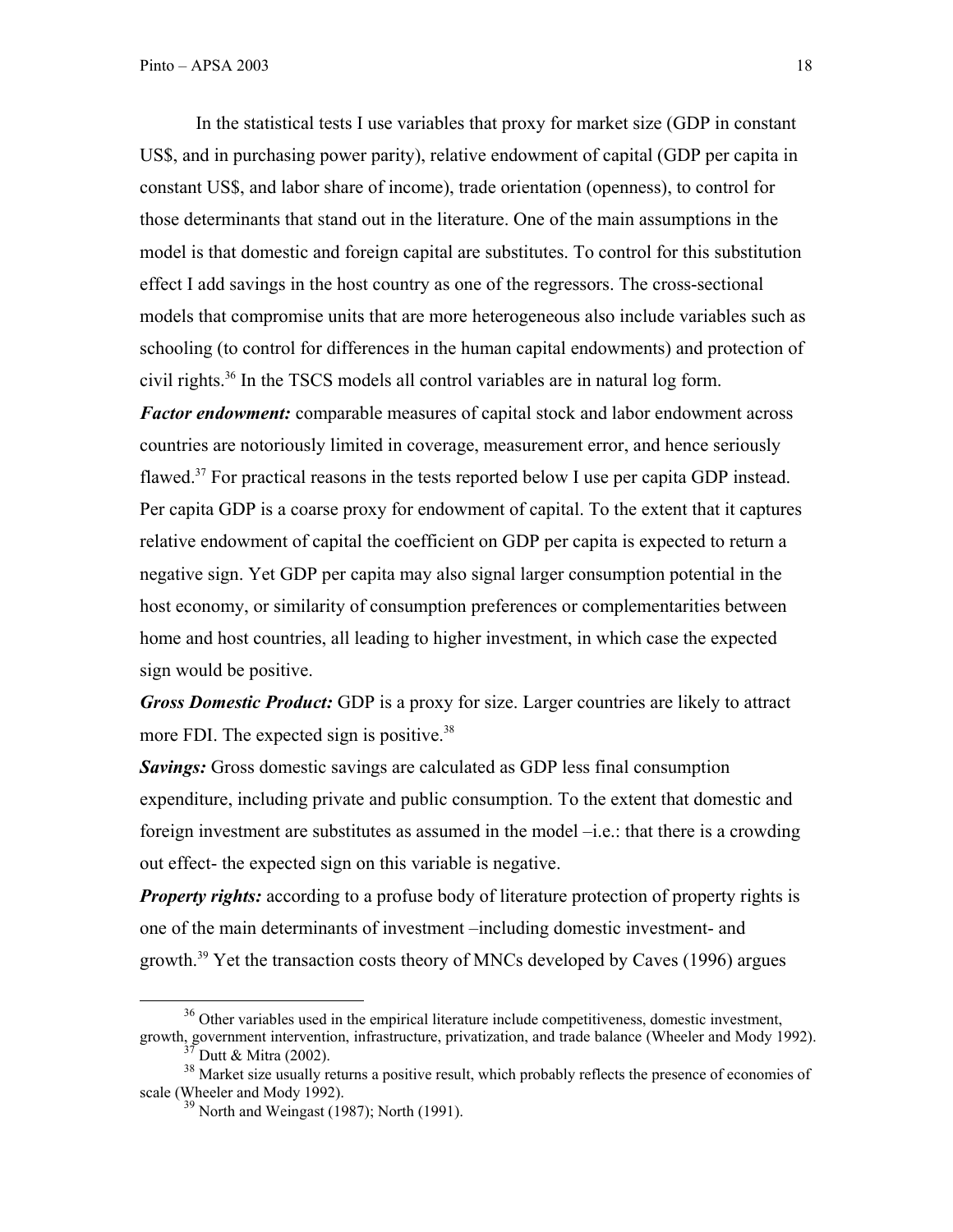that firms are more likely to internalize transactions within a hierarchic organization where the existence of proprietary assets make arms' length transactions riskier. I use the Gastil index of civil rights as a proxy for property rights protection. An environment where violation of property rights is pervasive may have two contrary effects on foreign investment flows. On one hand it may inhibit investment altogether. On the other hand, to the extent that investment takes place, it will take the form of FDI. The expected effect is, hence, indeterminate.

*Trade:* Trade is the sum of exports and imports of goods and services measured as a share of gross domestic product. The expected sign is negative if trade and factor flows are substitutes, or positive if they are complements.

*Labor Share:* labor's share of income. This variable is constructed as the economy-wide aggregate measure of sectoral share of labor compensation to sectoral output. The expected sign is positive.

#### *CROSS SECTION RESULTS*

I conducted series of tests on a sample of 34 countries, developing and developed. To concentrate on the cross-country variation values of the relevant variables are averaged for a 10-year interval (1980-1989). I tested the partisan and the political constraints hypothesis side by side.

The results show that policy orientation of the government has a positive and statistically significant effect on average FDI flows for the ten-year period under scrutiny.<sup>40</sup> Though significant the results are relatively small when compared to the variance in the sample: a one-point movement in the Right to Left lead to an additional US\$ 3.2 billion in FDI net inflows, slightly less than a standard deviation of the observed value of the dependent variable. A full movement from right to left orientation of government is associated with over US\$ 6 billions on average. This result is statistically significant beyond the 99% level.

The political constraints index, on the other hand, returned a positive coefficient, with significance at the 90% level of confidence, suggesting that more constrained governments attract more FDI flows.

 $^{40}$  Even though in the tests reported I treated the variable as cardinal, I have conducted robustness checks using dummies for Left, Right or Center respectively. Results, available from the author, are consistent to those reported here.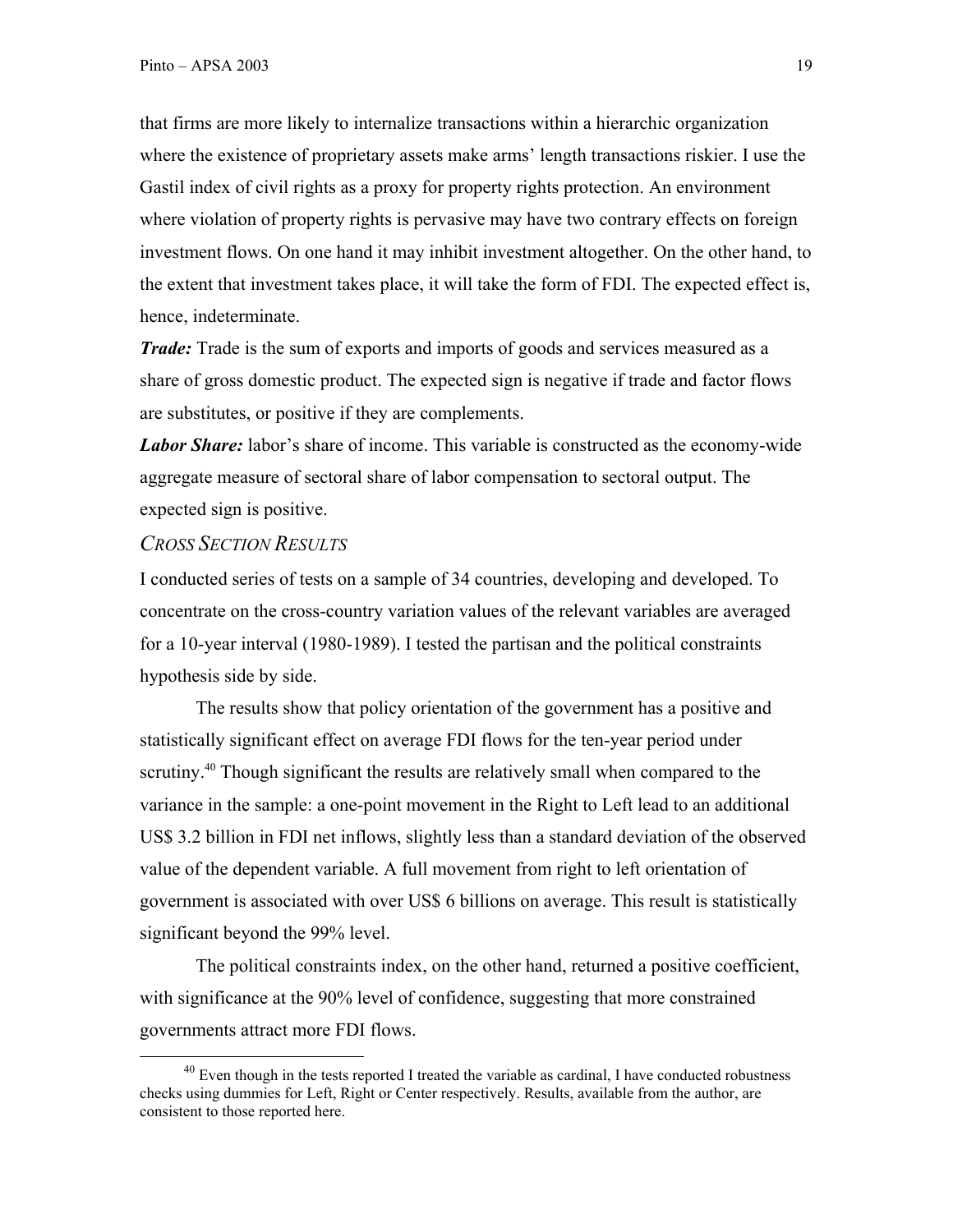The rest of the variables included are highly significant in most specifications and return the expected sign: FDI inflows seem to be positively related to trade, size of the economy, years of schooling, and negatively related to endowment of capital (proxied for by GDP per capita), savings and taxes. The positive result on the civil rights protection variable should not be surprising. Recall that this variable takes a higher value in cases where there is less freedom. The positive and significant result is consistent with Caves (1996) theory of MNCs.

### *TIME-SERIES CROSS-SECTION DATA (OECD 14, 1975-1996):*

I run a final set of tests on a subset of OECD countries for the period 1975-1996. The test takes the form of a factorial design, where we examine several different values of the treatment.

As units are non-randomly selected into the sample, I measure the dependent variable before and after episodes of treatment, which in this case are changes in political coalitions and their influence on the policy-making process. All cases are advanced democracies members of the OECD, with relatively similar levels of development. They show changes in composition of ruling coalitions and in political regimes and partisan cycles, which resulted in variation on the relative influence of labor and capital influence. There is also variance in political institutions across countries and along time. The sample includes cases from more than one region of the world, allowing for intra and interregional variance. Stratification of the sample and introduction of appropriate controls and econometric techniques allows holding constant the residual variation in terms of development, political institutions and endowments.

Due to the time-series cross-section structure of the data –repeated observations over fixed units- I run a linear regression model with standard errors corrected for panel effects on a rectangular matrix of 14 countries over 22 years for a total of 308 observations. Beck and Katz (1995) find that the panel corrected standard errors estimator performs well when the data has a time-series cross-section structure, as is the case here. All models include a one-period lag of the dependent variable on the right-hand side to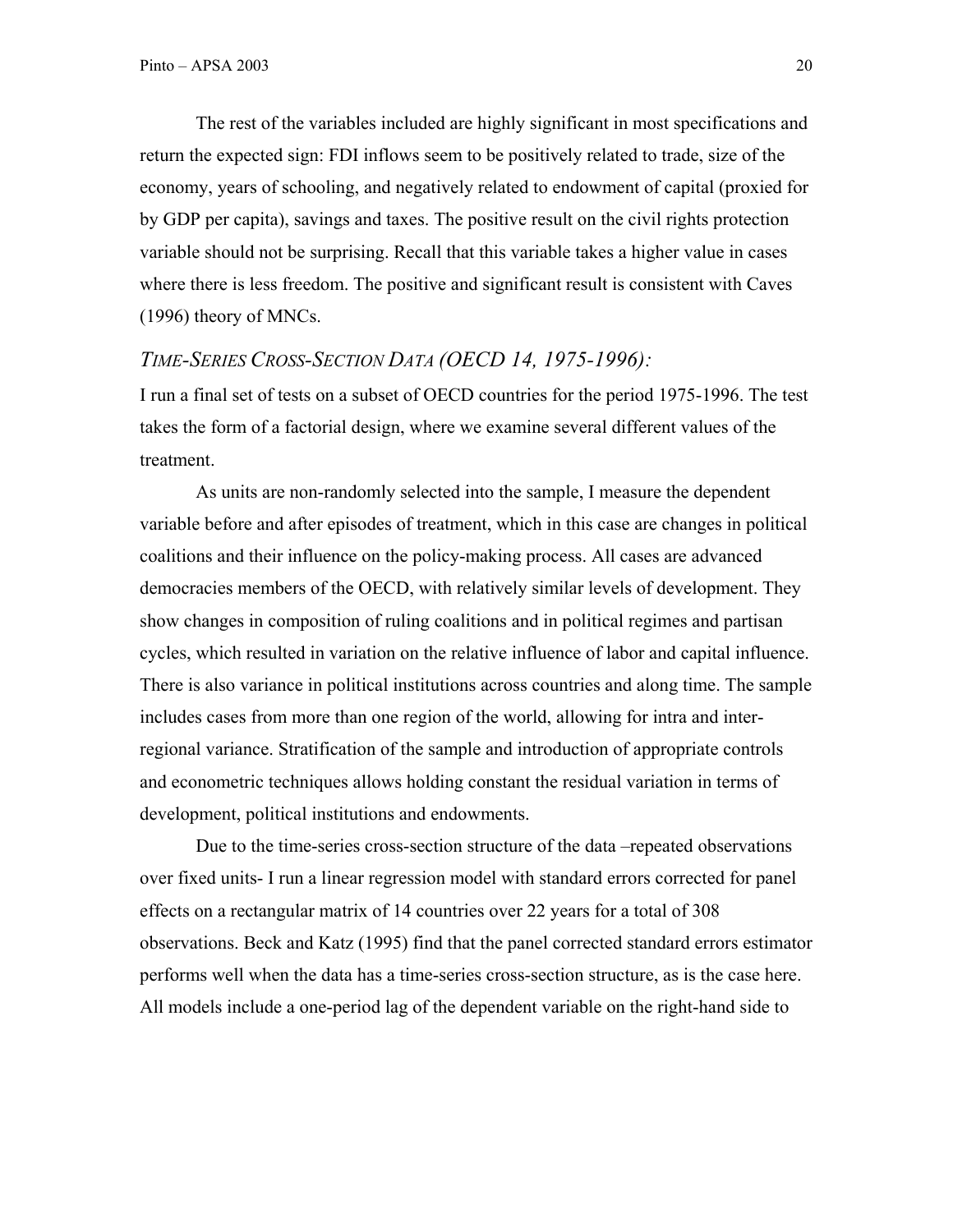control for serial correlation, as recommended by the same authors (Beck  $\&$  Katz 1996).<sup>41</sup> The inclusion of one lag of the dependent variable seems to correct for serial correlation in the data.42 The model in column 7 also includes year dummies to control for latent temporal breaks in the series.

#### *RESULTS*

Results of different specifications of this model are reproduced on Table 3. From these results we may see that the coefficient on Left is positive and significant beyond conventional levels of confidence in all models reported. The effect is not quite substantive, though, particularly when compared to the whole sample. A movement to the left is associated with an increase in the dependent variable (log of FDI) of close to onethird of a standard deviation of the DV. For example, taking model 5 as a benchmark, a movement from right to left would result in roughly \$1.5 billion increase in FDI inflows for an average country/year in the sample. $43$ 

Regarding the control variables, the lagged DV is highly significant, suggesting that there is more variance across units than within countries, which is not surprising. GDP is positively associated with inflows, probably indicating the influence of market size.<sup>44</sup> Savings, which enters the equation in log form, returns a negative coefficient, consistent with the crowding out effect. This coefficient is never significantly different from zero, though.

In models 6 and 7 I control for the relative share of factors of production in the economy using a variable labeled as labor share.<sup>45</sup> This variable is constructed as the economy-wide aggregate measure of sectoral share of labor compensation in

 $^{41}$  Similar results are obtained using method of generalized estimating equations (GEE) and the Arellano-Bond generalized method of moments (GMM) estimator. Regression results using GEE and GMM are available from the author.

 $42$  The original dataset comprised 322 observations, but 14 observations are lost due to the inclusion of the lagged dependent variable. The use panel of corrected standard errors in conjunction with ordinary least squares estimates corrects for heteroskedasticity and contemporaneous correlation in the data (Beck & Katz 1995, 1996).

 $^{43}$  For a country like the US in 1991, for instance, the model would predict that a change from right to left would result in somewhere between \$13 billion to \$26 billions extra inflows of FDI. But we should be careful when constructing these counterfactuals for several reasons: first, the variance explained by the model is low, as reflected in the R-square for each model. Second, most of the action is across rather than within countries, as reflected by the coefficient on the lagged dependent variable.

<sup>&</sup>lt;sup>44</sup> The log form may also reflect relationship between foreign investment and growth.

 $45$  A coarse proxy  $1-\alpha$  in the models discussed above.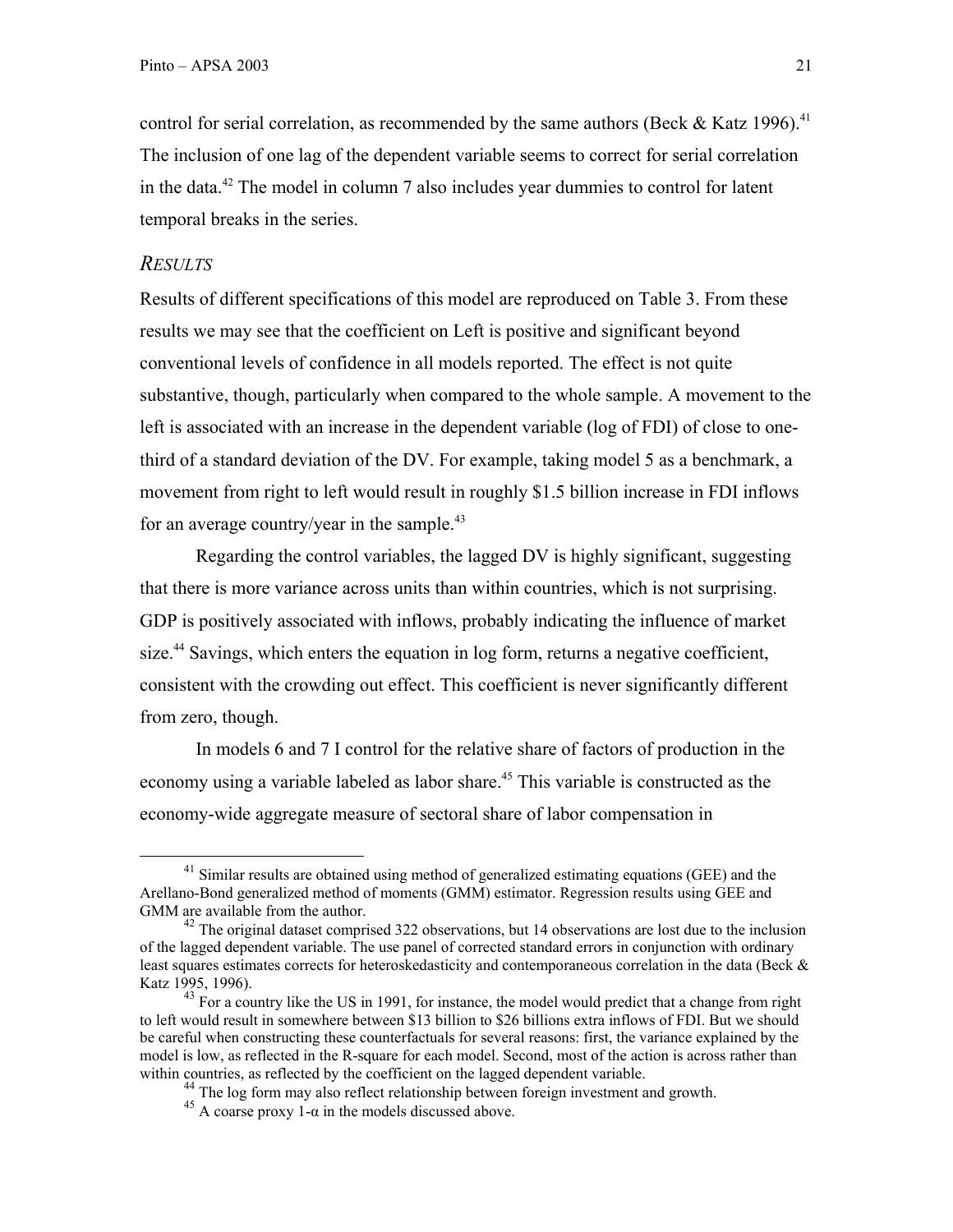manufacturing to sectoral output. The variable is a measure of either relative endowment, if technology is identical across units and time, or technological change that determines a different combination of labor and capital across countries or along time.<sup>46</sup> Labor share is positively related to the log of FDI inflows but its coefficient is never significant.<sup>47</sup>

The findings are robust to alternative specifications and controls. The inclusion of the following variables does not affect the relationship found between left orientation of government and the log of FDI flows: arable land, exports of fuel and exports of food as proxies for endowment of natural resources, international capital mobility proxied for by the log of world FDI outflows.<sup>48</sup> To ensure that no individual country was driving the relationship found in the models discussed above, I re-run the test on different samples of the data by sequentially dropping observations for individual countries.<sup>49</sup> Results remain robust to these adjustments as well.

#### **CONCLUSION:**

In this paper I explore the link between domestic politics and foreign direct investment flows. I argued that FDI flows are larger when labor is more influential, and smaller when capital owners are. Simple assumptions about actors' preferences that parallel those in the trade-theoretic literature allow me to derive the conditions under which labor will take a position that is pro-foreign capital, while domestic capital would oppose.

In the empirical section of the paper I try to assess whether the conditions described in the model are generalizable. I conducted a series of statistical tests on the hypothesis that left leaning governments are more likely to attract higher levels of FDI, finding preliminary evidence that supports the core hypothesis.

The findings in the sample of developing and developed countries are consistent with the predictions derived from proposition 2, namely that pro-labor governments attract more FDI. The results also find partial support to the institutional constraints hypothesis. The last set of tests conducted on a TSCS panel of 14 OECD countries takes

 $46$  Note that it could also reflect the ability of labor to claim a higher share of output.

<sup>&</sup>lt;sup>47</sup> Similar results are obtained when centralization of wage bargaining is entered in place of labor share. It is worth noting that labor share is relatively constant within countries; most of the variance comes from cross-country comparisons.

<sup>&</sup>lt;sup>48</sup> Results available from author.

<sup>&</sup>lt;sup>49</sup> Similar tests were conducting by systematically eliminating years from the sample, with no substantial change in the findings reported above.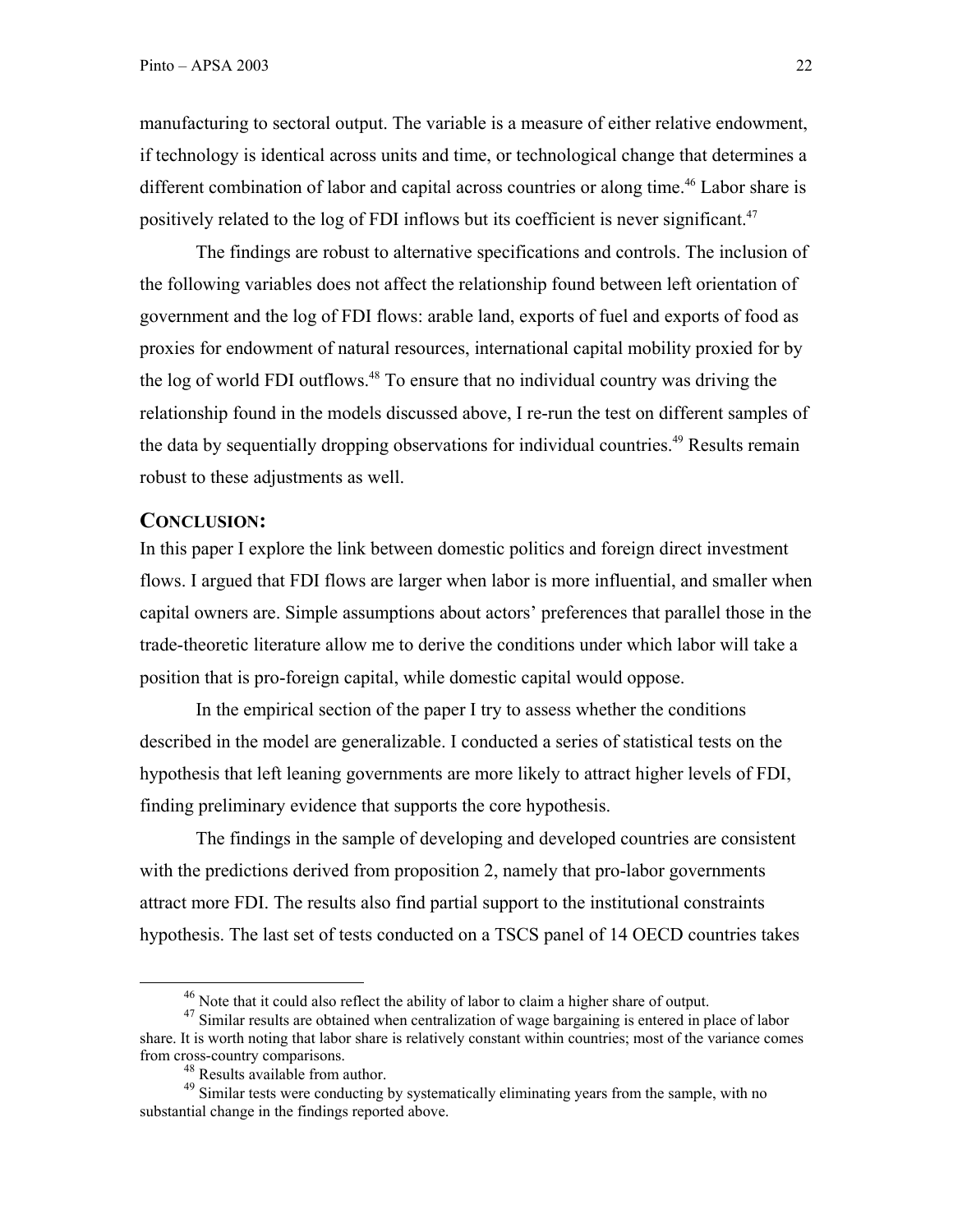advantage of longitudinal variance of the data. I find strong support to the partisan hypothesis: FDI flows are larger in countries where a pro-labor party is in power.

These results should not be taken as conclusive evidence. The theory is about preferences of domestic actors derived from their position in the economy and policy outcomes which are assumed rather than tested. I use measures of variables that are but poor proxies that do not fully map onto the main concepts in the theory, while several of the relevant political and economic variables are only measured indirectly. Ideology is a coarse measure of the propensity of governments to respond to labor demands in this particular dimension. It places parties on a left-right scale which usually taps into the party's preferences with respect to government intervention in the economy, or higher taxation of capital, two conditions that may actually create a disincentive to invest in the country. However, the fact that they capture a direct relationship between partisan orientation of government and foreign investment using aggregate data, where the ratio of signal to noise is likely to be low, and a coarse measure of the main explanatory variable is quite noteworthy.

These statistical tests need to be complemented by within countries longitudinal. The within countries studies allow for a more disaggregate measure of FDI policy, labor organization, variance in labor market institutions and influence in the fashion of the endogenous policy tradition. The unit of analysis here is industry/year, in the endogenous policy tradition. This alternative design provides more units of analysis, and allows for random selection of units (industries/sectors within countries) providing for more internal validity of the conclusions.

Caveats notwithstanding, the results presented suggest that the theory advanced in this paper is plausible. To the extent that they are partisan governments need not be institutionally constrained to attract foreign direct investment. This solution brings forth the 'mutual exchange of hostages' analogy. Investment will be secure when government's attempts to target investors hurt domestic actors that the government cannot afford to ignore; i.e.: when investors can take a pivotal domestic actor hostage. Preferential treatment to foreign investors is a ransom that political leaders are usually willing to pay to prevent pivotal domestic actors from being harmed. What kind of hostages do investors take? Those that have motive and opportunity to affect government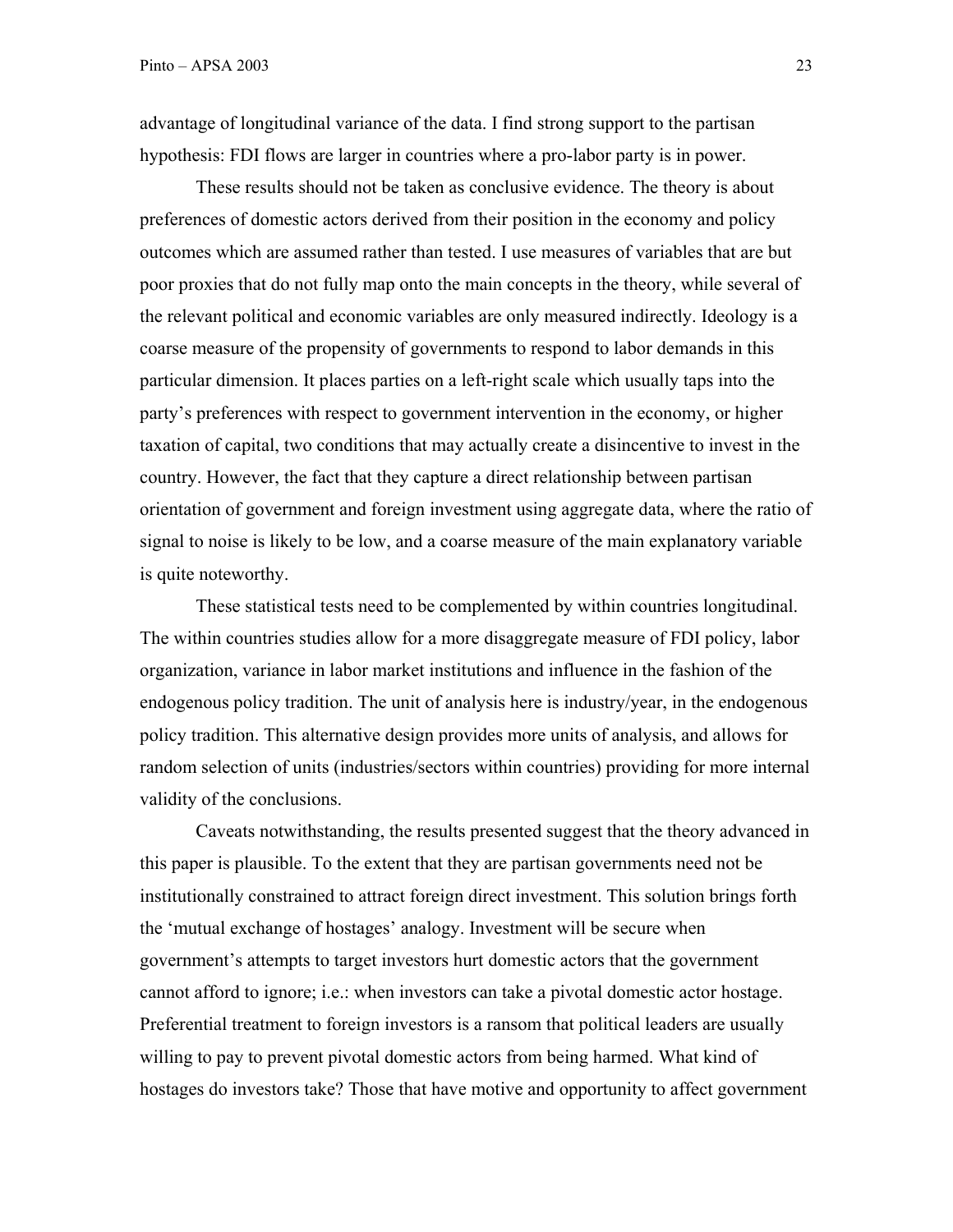behavior. They must be influential, and they must potentially benefit from FDI inflows. To the extent that domestic and foreign capital are substitutes, labor interests become congruent to those of foreign capital.

Beyond the statistical findings reported here, there is abundant qualitative data that also seems to support the argument.<sup>50</sup> In the case of post-war Argentina, for instance, foreign investment flew back into Argentina under Peron in the 1950s, even though the country's leader seemed institutionally unconstrained, and made no effort to tone down an anti-capitalist rhetoric. In 1951, Peron unveiled a new plan for the economy. One of the key elements of this plan was deepening import substitution and encouraging export promotion by courting foreign investors.<sup>51</sup> At the time that Peron announced that his government would ease long standing restrictions on foreign investment, he promised to place higher controls on imports, and threaten to expropriate equipment, machinery and inputs that according to the government had not been imported for production.<sup>52</sup> This harsh rhetoric by a leader who had recently nationalized public utilities made the prospect of investing in the country hardly appealing at all. Yet foreign investment position in the country remained stable, and by 1953 there was a net inflow of FDI, reversing the negative trend of disinvestment and expropriations that had characterized the previous two decades. $53$ 

<sup>&</sup>lt;sup>50</sup> In my dissertation I conduct two in-depth case studies of foreign investment regimes in Argentina and South Korea.

 $\frac{51}{1}$  In 1948 an executive decree (3347/48) signed by Peron established a regulatory framework for foreign investment and created a government agency, the Comisión Nacional de Radicación de Industrias (CNRI), to oversee foreign investment initiatives. The regime, and consequently the agency, would promote selective location of foreign investment projects especially in the manufacturing sector. By 1953 the government had already realized the importance of creating an environment conducive to lure foreign investment (Altamir, Santamaria & Sourrouille 1967). For the first time in Argentine history the government adopted a comprehensive regime that would unambiguously regulate foreign investment in Argentina. The regime established by Congress under Law 14,222, created a National Registry of Foreign Investment (Registro Nacional de Inversiones Extranjeras) and granted certain privileges (tax breaks and access to foreign exchange) to foreign investment projects that received government's approval, but limited annual remittances to an  $8\%$  of the total investment in the country (Altamir, Santamaria & Sourrouille 1967, 371).

<sup>&</sup>lt;sup>52</sup> In his February 18 1952 televised speech to the Argentine population, "El Plan Económico para 1952", Peron described the policy package adopted by his government to overcome the hard times faced by the country, resulting from domestic conditions (fiscal and foreign exchange glut) and external conditions (the Korean War, a decline in export prices, the exclusion of Argentina from the list of exporting countries to Europe under the Marshall Plan, and Britain declaring the end of the free convertibility of the pound). This document is available at: http://www.depeco.econo.unlp.edu.ar/docpolit/polit1.pdf

<sup>&</sup>lt;sup>53</sup> While since 1934 net flows of investment had been negative, following nationalization of railways, public utilities and services, by the early 1950s foreign investment inflows turned positive again, rising to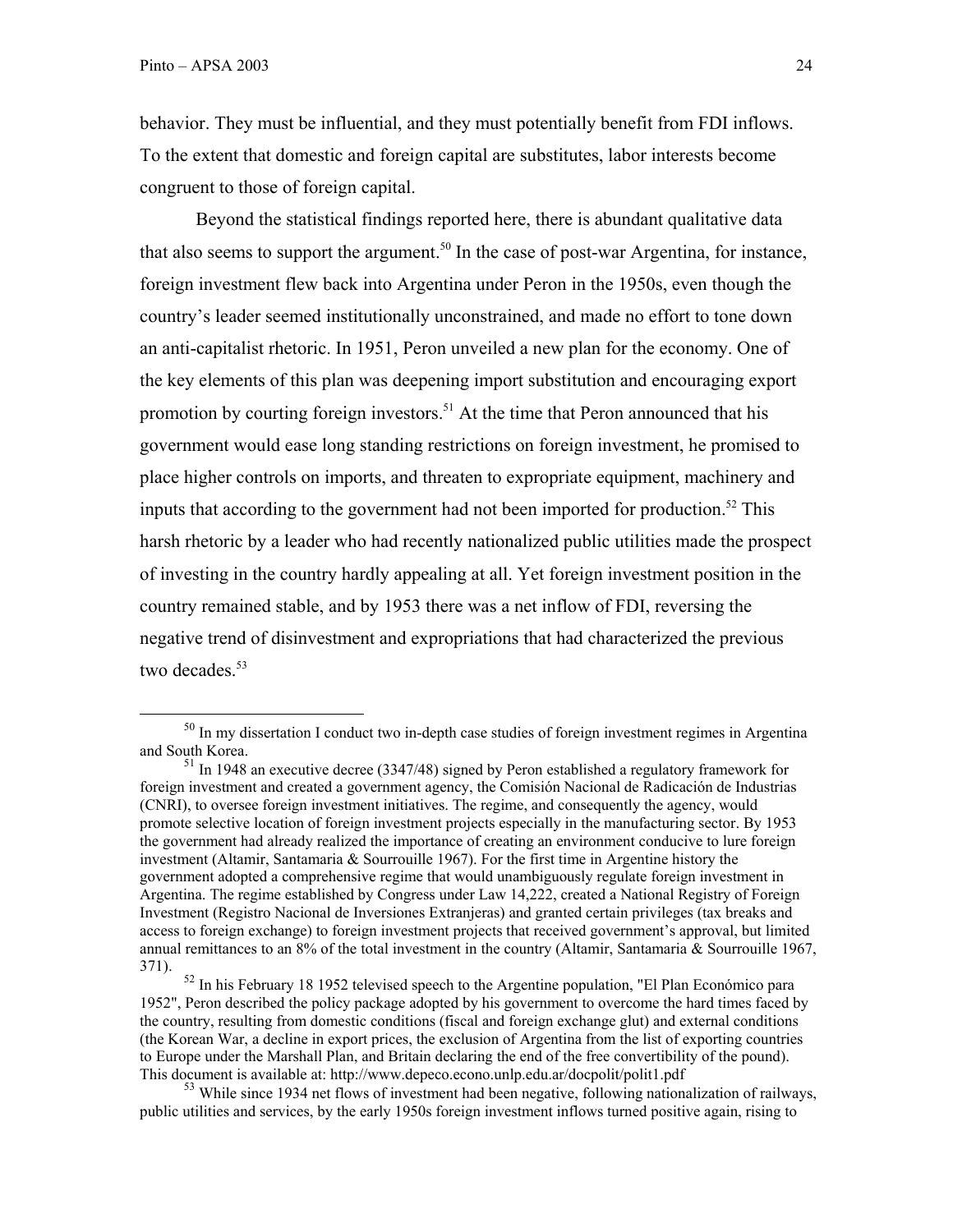#### (Table 4 about here)

It is precisely the link between Peron and organized labor what made these regimes credible. The relevant counterfactual here is what would have happened had capital been more influential. The closest example to this counterfactual is, probably, South Korea. Facing similar external constraints to those of Argentina under Peron, in the form of balance-of-payment problems, in South Korea where labor was repressed and politics dominated by a ruling coalition centered around domestic capital interests, policy towards foreign investment was restrictive. The outcome was hardly any foreign investment at all, especially when compared to other Asian NIEs.<sup>54</sup> More recently, South Korea started to open up to foreign investment, especially after the exchange rate crisis of 1997.55 It is likely that democratization and the collapse of the *chaebols* opened the door to this liberalization.

 $55$  See Yun (2003).

US\$58 millions in 1953 (Altamir, Santamaría & Sourrouille 1967, 371). See Table 1. Note that the sharp decrease in foreign capital stock between 1945 and 1949 maps almost directly to the amounts paid by the Argentine government for the formerly British owned railways. All other forms of investment in the country increased in the same period.

<sup>&</sup>lt;sup>54</sup> Haggard (1990).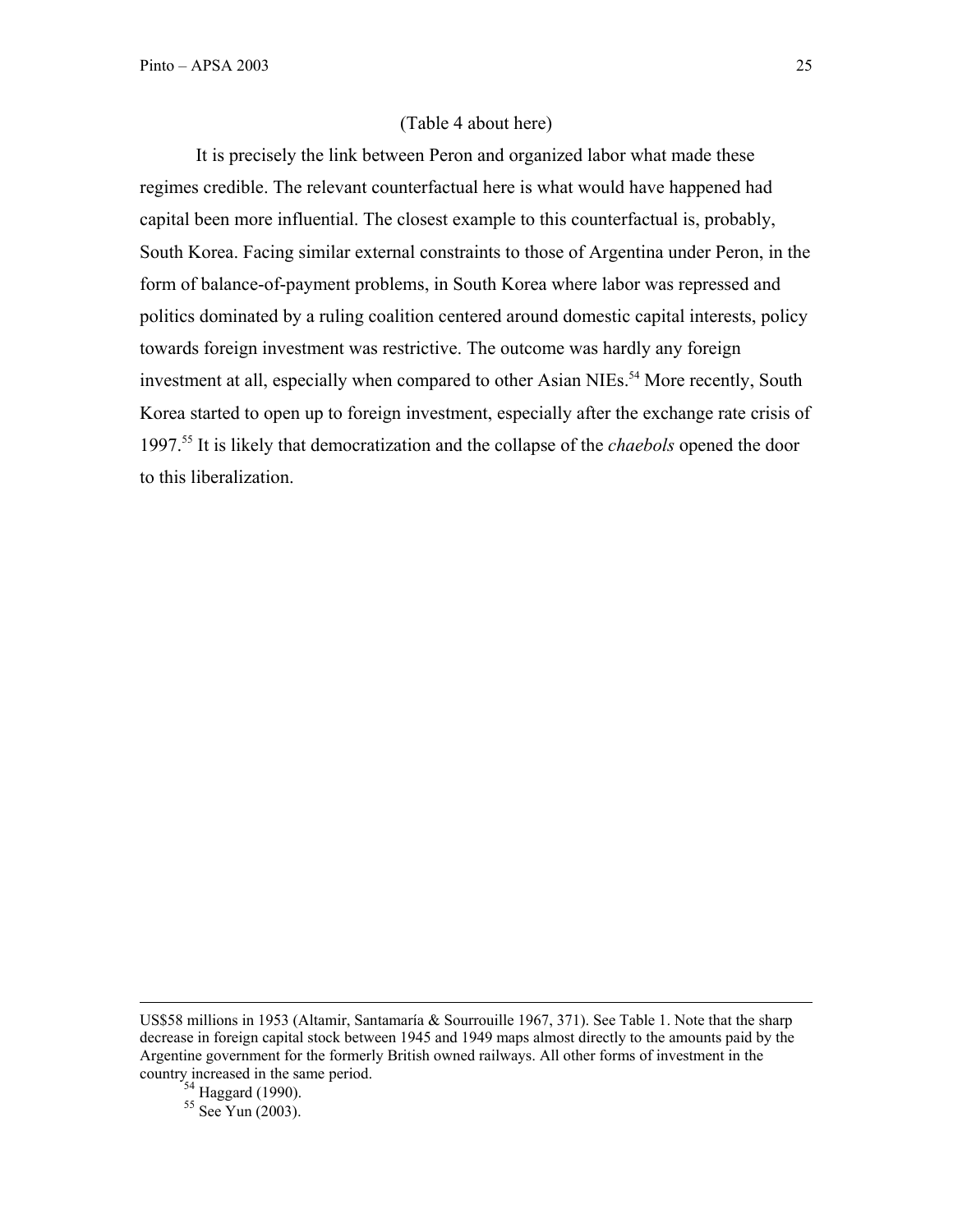# **TABLE 1: DESCRIPTIVE STATISTICS MODEL 1: SELECTED COUNTRIES (1980-1989 AVERAGES)**

| Variable                     | Unit                      | Obs | Mean   | Std. Dev. | Min      | <b>Max</b> |
|------------------------------|---------------------------|-----|--------|-----------|----------|------------|
| FDI Net Inflows              | <b>US\$</b> Millions      | 34  | $-242$ | 3897      | $-14254$ | 14271      |
| Trade/GDP                    | Percentage                | 34  | 55.5   | 27.1      | 15.2     | 138.6      |
| <b>GDP PPP</b>               | Billion Int. \$           | 34  | 350    | 772       | 9        | 4260       |
| <b>GDP</b> Constant          | US\$ (Billions)           | 34  | 486    | 1130      |          | 5560       |
| GDP per Capita               | US\$                      | 34  | 13755  | 10882     | 868      | 41,789     |
| Schooling                    | Years                     | 34  | 7.3    | 2.4       | 3.3      | 12.0       |
| <b>Political Constraints</b> | Index $(0-1)$             | 34  | 0.4    | 0.2       | $\Omega$ | 0.7        |
| Ideology of Chief Executive  | Index (1: Right; 3: Left) | 34  | 1.8    | 0.7       |          |            |
| Civil Rights                 | Index $(1-7)$             | 34  | 2.3    | 1.5       |          |            |

# **MODEL 2: OECD 14 (1975-1997) - DESCRIPTIVE STATISTICS**

| Variable                     | Unit                 | Obs | Mean  | Std. Dev. | Min      | <b>Max</b> |
|------------------------------|----------------------|-----|-------|-----------|----------|------------|
| FDI Net Inflows              | <b>US\$</b> Millions | 308 | 6348  | 12387     | $-1038$  | 106035     |
| Left                         | Dummy                | 308 | 0.38  | 0.49      | $\theta$ |            |
| $GDP$ (PPP)                  | US\$ (Billions)      | 308 | 839   | 1350      | 27       | 8150       |
| GDP per Capita               | US\$ (1995)          | 308 | 23550 | 5841      | 12718    | 43483      |
| Trade/GDP                    | $\%$                 | 308 | 59.06 | 30.47     | 15.92    | 149.41     |
| Savings/GDP                  | %                    | 293 | 23.63 | 4.42      | 14.84    | 35.74      |
| <b>Political Constraints</b> | $0-1$                | 308 | 0.49  | 0.10      | 0.23     | 0.74       |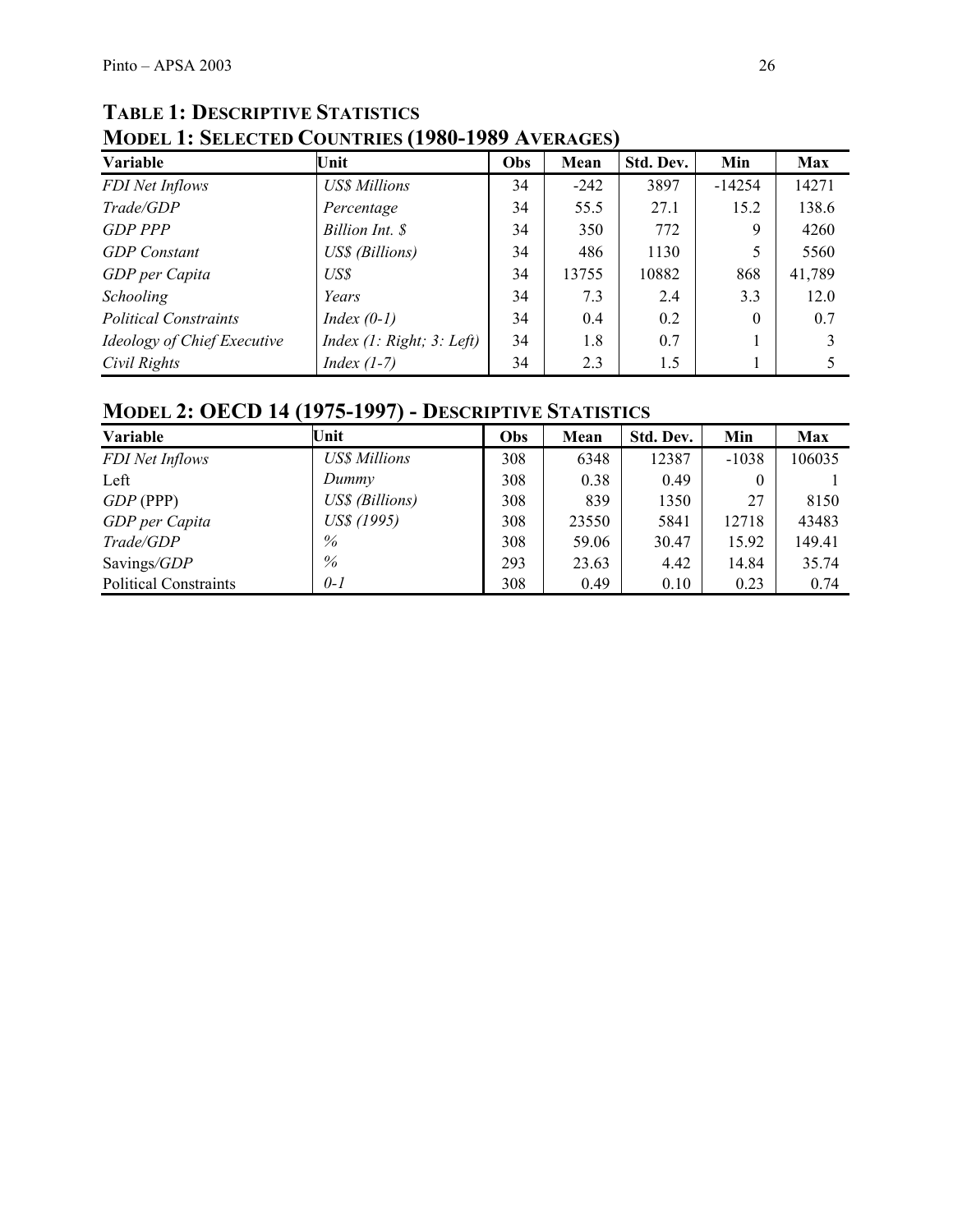| Independent                  | Dependent Variable: Average FDI Net inflows (1980-1989) |              |             |  |  |  |  |
|------------------------------|---------------------------------------------------------|--------------|-------------|--|--|--|--|
| <b>Variables</b>             |                                                         |              | 3           |  |  |  |  |
| Trade/GDP                    | $83.13***$                                              | $87.85***$   | $77.50**$   |  |  |  |  |
|                              | (34.92)                                                 | (34.92)      | (36.12)     |  |  |  |  |
| <b>GDP</b>                   | $2.24***$                                               | $2.26***$    | $2.38***$   |  |  |  |  |
|                              | (0.75)                                                  | (0.75)       | (0.75)      |  |  |  |  |
| <b>GDP Per Capita</b>        | $-0.48$ ***                                             | $-0.45$ ***  | $-0.48$ *** |  |  |  |  |
|                              | (0.12)                                                  | (0.12)       | (0.12)      |  |  |  |  |
| <b>Schooling</b>             | $1252***$                                               | $1176\dotsm$ | $1308***$   |  |  |  |  |
|                              | (377)                                                   | (377)        | (396)       |  |  |  |  |
| <b>Civil Rights</b>          | 1599**                                                  | $1677\dotsm$ | $1311*$     |  |  |  |  |
|                              | (633)                                                   | (633)        | (718)       |  |  |  |  |
| <b>Political Constraints</b> | 8773*                                                   | 8543*        | 8663*       |  |  |  |  |
|                              | (4935)                                                  | (4935)       | (4922)      |  |  |  |  |
| <b>Partisan Ideology</b>     | 3222***                                                 | 3302***      | $3147***$   |  |  |  |  |
|                              | (961)                                                   | (961)        | (969)       |  |  |  |  |
| <b>Savings/GDP</b>           |                                                         | $-117$       | $-88$       |  |  |  |  |
|                              |                                                         | (104)        | (108)       |  |  |  |  |
| <b>Taxes/GDP</b>             |                                                         |              | $-48.10***$ |  |  |  |  |
|                              |                                                         |              | (44.83)     |  |  |  |  |
| Constant                     | $-20172$ ***                                            | $-17721$     | $-16126$    |  |  |  |  |
|                              | (5703)                                                  | (5703)       | (5877)      |  |  |  |  |
| ${\bf N}$                    | 34                                                      | 34           | 34          |  |  |  |  |
| $R^2$                        | 0.5049                                                  | 0.5288       | 0.5503      |  |  |  |  |
| Adj $R^2$                    | 0.3716                                                  | 0.3780       | 0.3817      |  |  |  |  |

**TABLE 2: CROSS SECTION OF SELECTED COUNTRIES (1980-1989) MODEL 1: LEAST SQUARES REGRESSION**

Significance levels: \* p < .10; \*\* p < .05; \*\*\* p < .01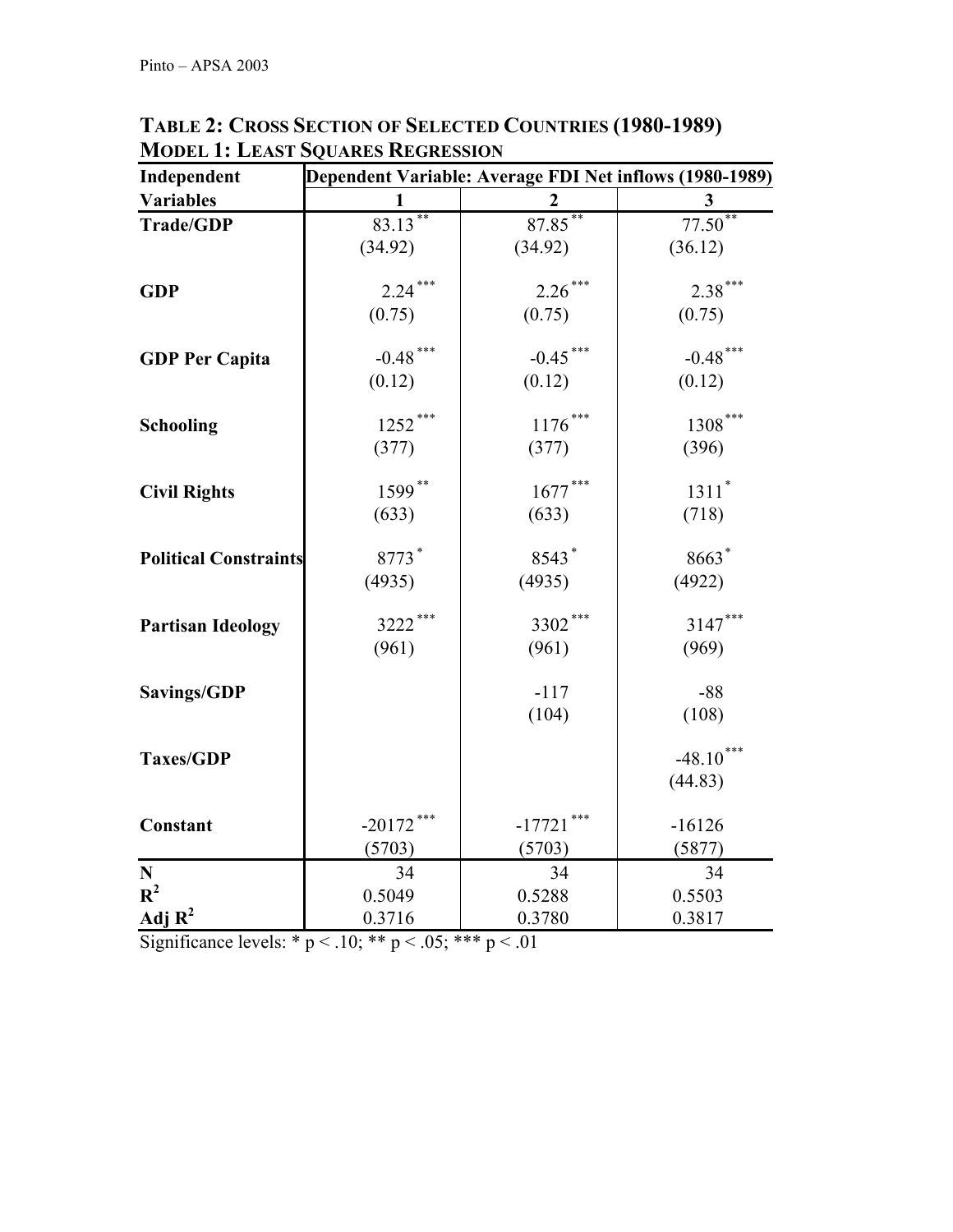**TABLE 3: PANEL OF 14 OECD COUNTRIES (1975-1996)** 

| <b>MODEL: OLS WITH PANEL CORRECTED STANDARD ERRORS (PCSES)</b> |                                                |                      |                                |                                |                                  |                        |                      |
|----------------------------------------------------------------|------------------------------------------------|----------------------|--------------------------------|--------------------------------|----------------------------------|------------------------|----------------------|
| Independent                                                    | <b>Dependent Variable: Log FDI Net Inflows</b> |                      |                                |                                |                                  |                        |                      |
| <b>Variables</b>                                               | $\mathbf{1}$                                   | $\overline{2}$       | $\mathbf{3}$                   | $\overline{\mathbf{4}}$        | 5                                | 6                      | $\overline{7}$       |
| $Log FDI(n-1)$                                                 | $0.26***$                                      | $0.26***$            | $0.26***$                      | $0.26***$                      | $0.26***$                        | $0.23***$              | $0.23***$            |
|                                                                | (0.09)                                         | (0.09)               | (0.09)                         | (0.09)                         | (0.09)                           | (0.09)                 | (0.09)               |
| Log GDP<br>per Capita                                          | $-1.76$ **<br>(0.83)                           | $-1.98$ **<br>(0.93) | $-1.56$ <sup>*</sup><br>(0.92) | $-1.83$ <sup>*</sup><br>(1.04) | $-1.85$ <sup>*</sup><br>(0.99)   | $-3.47$ ****<br>(0.94) | $-2.30$ **<br>(1.06) |
| Log GDP (PPP)                                                  | $1.30***$                                      | $1.34***$            | $1.53***$                      | $1.51***$                      | $1.51$ **                        | $1.16***$              | $2.30***$            |
|                                                                | (0.22)                                         | (0.23)               | (0.77)                         | (0.77)                         | (0.74)                           | (0.24)                 | (0.80)               |
| Log<br><b>Trade/GDP</b>                                        | $2.04***$<br>(0.37)                            | $2.06***$<br>(0.37)  | $1.98***$<br>(0.38)            | $2.01***$<br>(0.38)            | $2.02$ <sup>****</sup><br>(0.39) | $1.50***$<br>(0.32)    | $1.33***$<br>(0.31)  |
| <b>Political</b><br><b>Constraints</b>                         |                                                | 1.73<br>(1.25)       |                                | 1.68<br>(1.28)                 | 1.67<br>(1.34)                   | $2.58*$<br>(1.48)      | 2.15<br>(1.33)       |
| Log<br>Savings/GDP                                             |                                                |                      | $-0.27$<br>(0.84)              | $-0.20$<br>(0.84)              | $-0.19$<br>(0.85)                |                        | $-1.38$<br>(0.79)    |
| Left                                                           | $0.89***$<br>(0.35)                            | $0.99***$<br>(0.38)  | $0.89$ $^{\ast\ast}$<br>(0.35) | $0.99***$<br>(0.38)            | $1.00***$<br>(0.37)              | $0.85$ **<br>(0.35)    | $0.79***$<br>(0.36)  |
| <b>Labor Share</b>                                             |                                                |                      |                                |                                | 0.55<br>(4.09)                   | 3.95<br>(4.24)         |                      |
| Constant                                                       | $-20.08$ **<br>(8.88)                          | $-19.90**$<br>(8.97) | $-21.12$ **<br>(9.16)          | $-20.68$ **<br>(9.31)          | $-21.12$ **<br>(9.62)            | 1.42<br>(8.21)         | $-4.94$<br>(9.05)    |
|                                                                |                                                |                      |                                |                                |                                  |                        |                      |
| <b>Observations</b><br><b>Groups</b>                           | 308<br>14                                      | 308<br>14            | 308<br>14                      | 308<br>14                      | 306<br>14                        | 306<br>14              | 308<br>14            |
| <b>R-squared</b>                                               | 0.3006                                         | 0.3028               | 0.3009                         | 0.3029                         | 0.3032                           | 0.4142                 | 0.4175               |
| Wald chi <sup>2</sup>                                          | 113.01                                         | 126.12               | 113.44                         | 126.64                         | 150.27                           | 318.84                 | 329.63               |
| Prob > Chi <sup>2</sup>                                        | 0.00                                           | 0.00                 | 0.00                           | 0.00                           | 0.00                             | 0.00                   | 0.00                 |
| <b>Year Dummies</b>                                            | N <sub>o</sub>                                 | N <sub>0</sub>       | N <sub>o</sub>                 | N <sub>o</sub>                 | N <sub>0</sub>                   | N <sub>o</sub>         | Yes                  |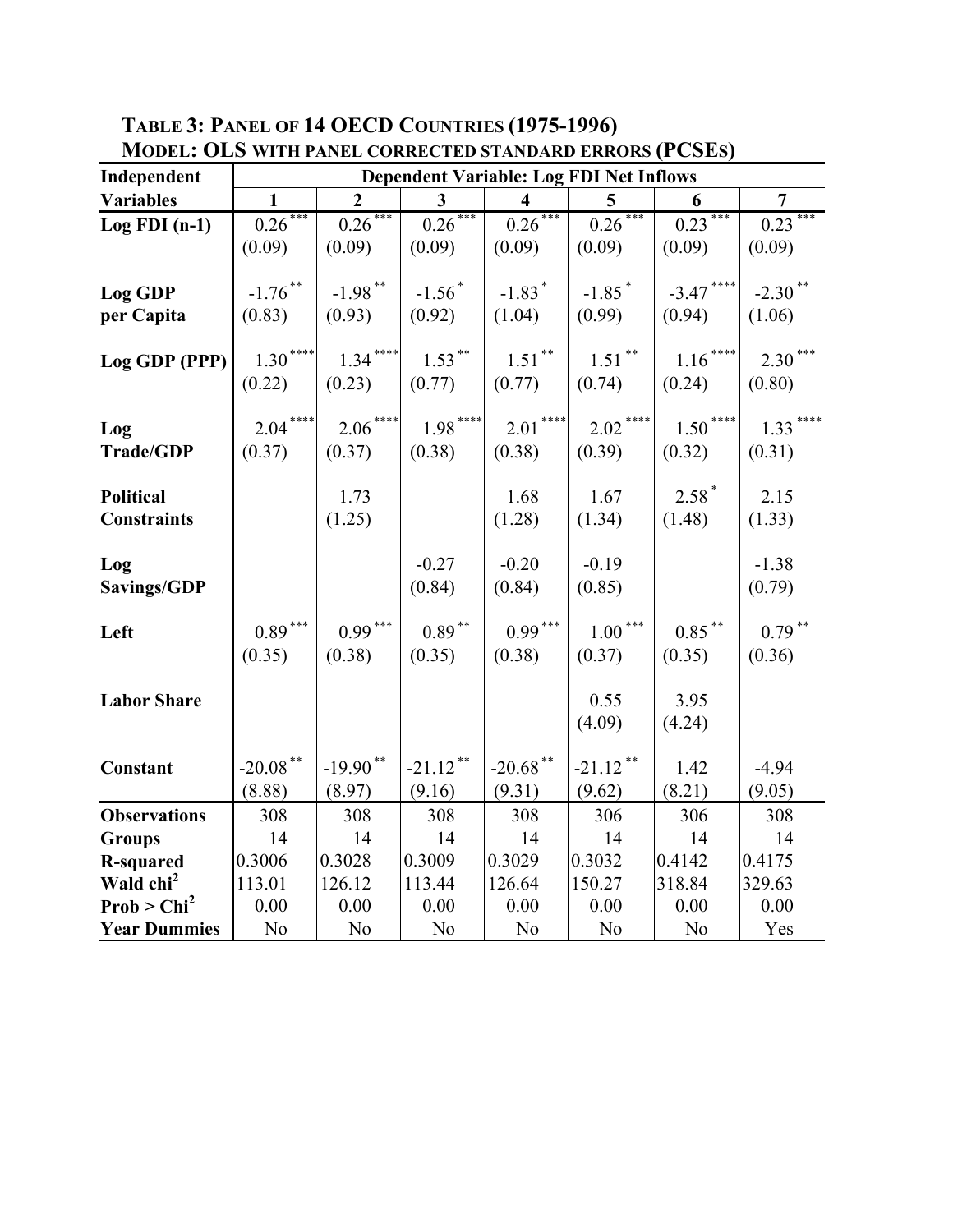| Year | <b>Foreign Capital Stock</b> | <b>Foreign Investment</b> |  |  |  |  |
|------|------------------------------|---------------------------|--|--|--|--|
|      | (US\$ millions)              |                           |  |  |  |  |
| 1900 | 1,120                        |                           |  |  |  |  |
| 1909 | 2,176                        | 1,056                     |  |  |  |  |
| 1913 | 3,136                        | 950                       |  |  |  |  |
| 1917 | 3,233                        | 97                        |  |  |  |  |
| 1920 | 3,040                        | $-193$                    |  |  |  |  |
| 1923 | 3,088                        | 48                        |  |  |  |  |
| 1927 | 3,474                        | 386                       |  |  |  |  |
| 1931 | 3,661                        | 187                       |  |  |  |  |
| 1934 | 3,485                        | -76                       |  |  |  |  |
| 1940 | 3,164                        | $-321$                    |  |  |  |  |
| 1945 | 2,651                        | $-513$                    |  |  |  |  |
| 1949 | 1,255                        | $-1,396$                  |  |  |  |  |
| 1953 | 1,487                        | 232                       |  |  |  |  |
| 1955 | 1,537                        | 50                        |  |  |  |  |

**TABLE 4: FOREIGN CAPITAL STOCK AND INVESTMENT (ARGENTINA 1900-1955)** 

**Source:** Altamir, Santamaría & Sourrouille (1967, p. 367)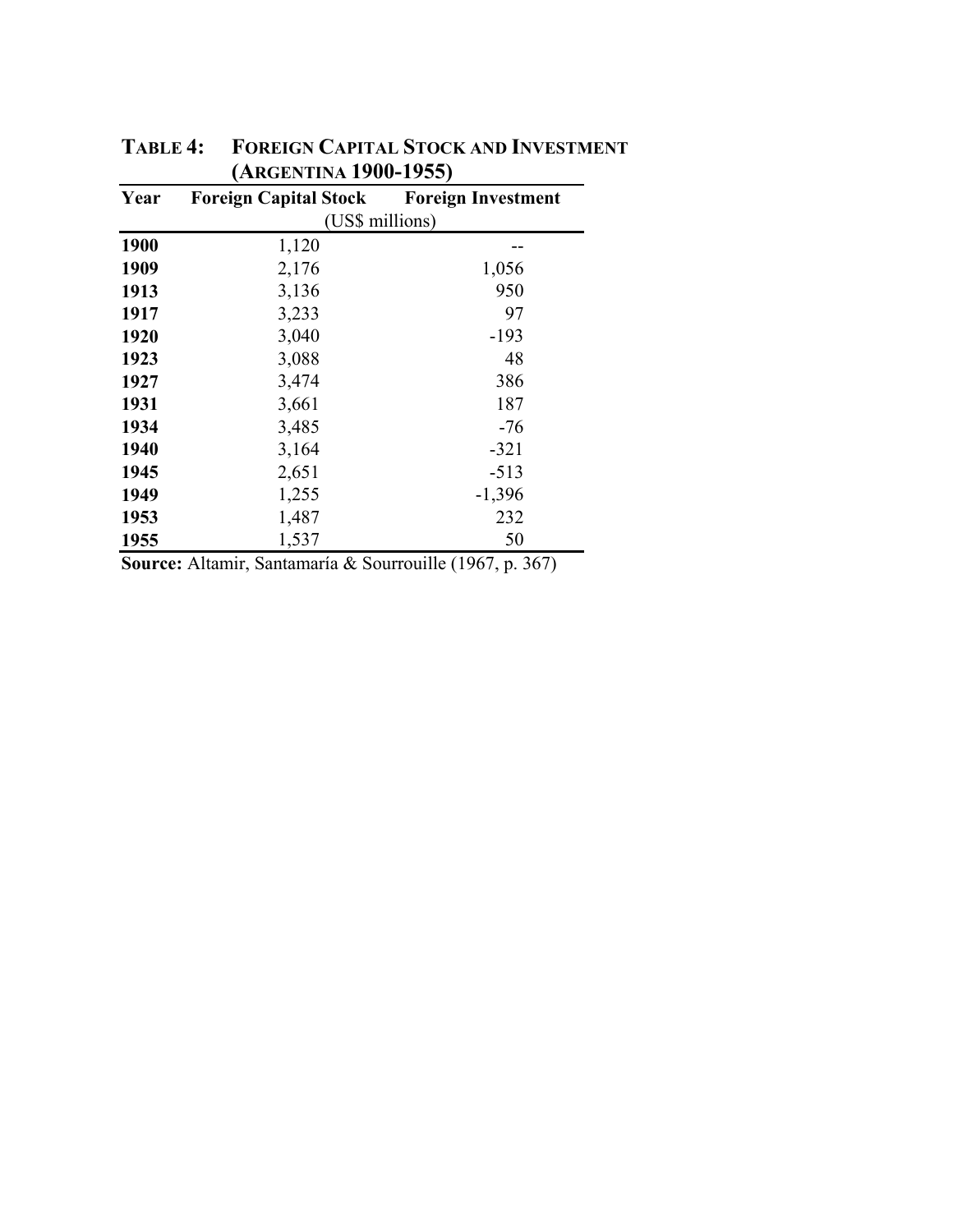## **APPENDIX 1: DATA DESCRIPTION:**

**Model 1:** Cross-section of 34 countries (1980-1989). Unless otherwise stated variables are averages for the period. *Countries:* Argentina, Australia, Austria, Belgium, Bolivia, Canada, Chile, Colombia, Costa Rica, Denmark, Ecuador, Finland, France, Greece, Ireland, Israel, Italy, Japan, Mexico, The Netherlands, New Zealand, Norway, Paraguay, Peru, Portugal, Spain, Sweden, Switzerland, Thailand, Turkey, United Kingdom, United States, Uruguay, and Venezuela.

**Model 2:** TSCS panel of 14 OECD countries for the time period 1975-1996. *Countries:* Australia, Belgium, Canada, Denmark, Finland, France, Germany, Italy, Japan, The Netherlands, Norway, Sweden, United Kingdom, and United States.

## *Dependent variable:*

**FDI net inflows (current US\$):** Foreign direct investment is net inflows of investment to acquire a lasting management interest (10 percent or more of voting stock) in an enterprise operating in an economy other than that of the investor. It is the sum of equity capital, reinvestment of earnings, other long-term capital, and short-term capital as shown in the balance of payments. This series shows total net, that is, net FDI in the reporting economy less net FDI by the reporting economy. Data are in current U.S. dollars. Source: World Development Indicators (2001).

**Log FDI:** Natural log of FDI net inflows

# *Explanatory Variables:*

**Ideology:** The data on political orientation are obtained from the Database of Political Institutions (DPI) (Beck et al, 2001). The authors have created a large cross-country database of political institutions that covers 177 countries over 21 years, 1971-1995. The database lists the political orientation of the chief executive and of the majority party in the legislature as 'Left', 'Center' or 'Right'. From ideology I construct dummy variable that takes the value of 1 if Ideology is "Left" and 0 otherwise.

**Political Constraints:** proxy for institutional constraints on policy-making (institutional and partisan veto gates). Henisz (2002) builds an index of Political Constraints (POLCONIII). Relying on a simple spatial model of political interaction he derives a measure of how constrained the chief executive is in her choice of policies.<sup>56</sup> It is a measure of the likelihood of change in policy given the structure of political institutions (the number of veto points) and the preferences of the actors that hold each of these points (the partisan alignment of various veto points and the heterogeneity or homogeneity of the preferences within each branch). Possible scores for the final measure of political constraints range from zero (most hazardous) to one (most constrained).

## *Controls:*

**Civil rights:** The Gastil index for civil rights provides a subjective classification of countries on a scale of 1 to 7 on political rights, with higher ratings signifying less freedom. Gastil (2001)

<sup>&</sup>lt;sup>56</sup> He identifies the number of independent branches of government with veto power over policy change in each country.